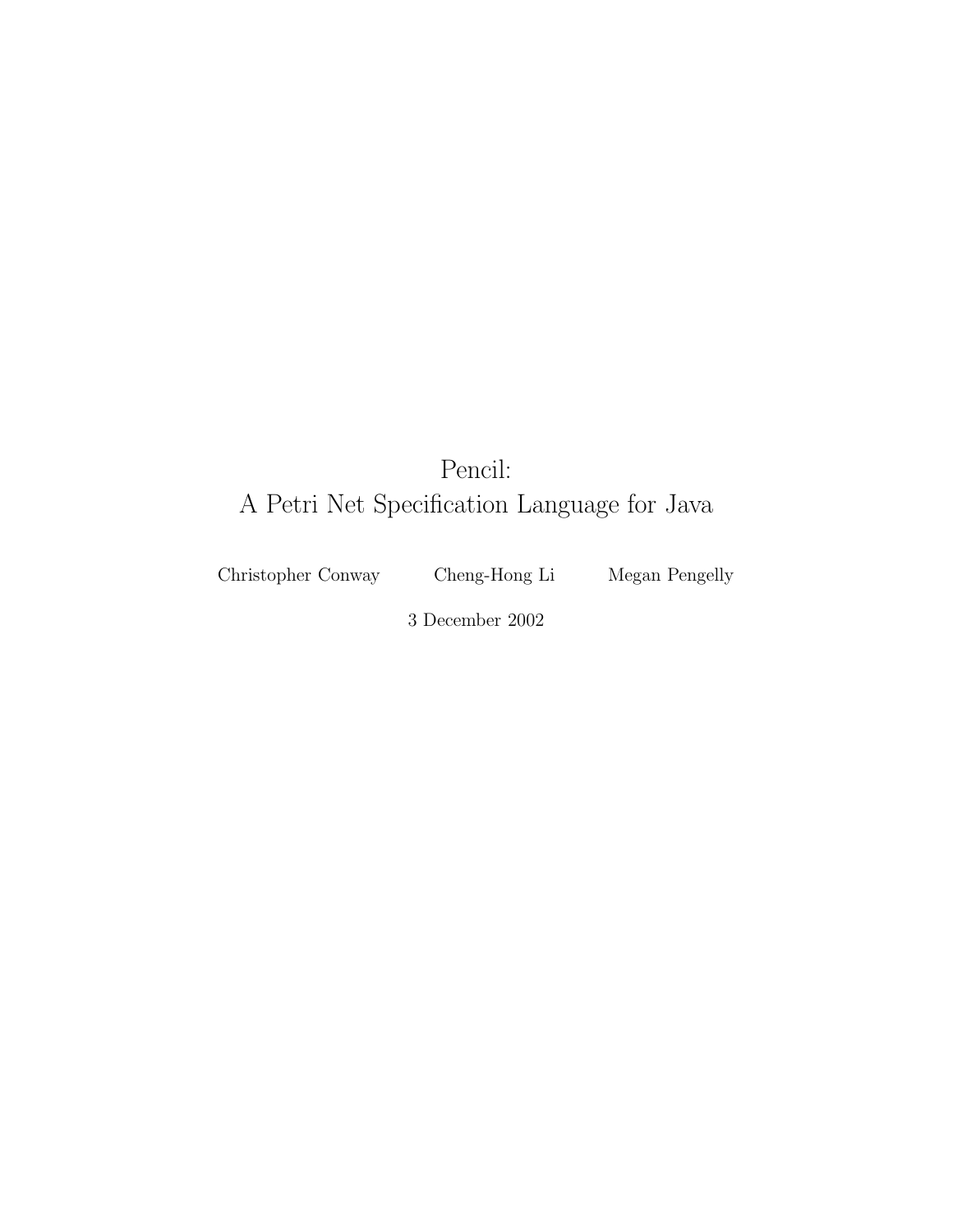# **Contents**

| $\mathbf{1}$   |     | An Introduction to Pencil<br>3          |                |  |  |  |  |  |
|----------------|-----|-----------------------------------------|----------------|--|--|--|--|--|
|                | 1.1 |                                         | 3              |  |  |  |  |  |
|                | 1.2 |                                         | $\overline{4}$ |  |  |  |  |  |
|                | 1.3 |                                         | $\overline{4}$ |  |  |  |  |  |
|                |     | 1.3.1                                   | 4              |  |  |  |  |  |
|                |     | 1.3.2                                   | $\overline{4}$ |  |  |  |  |  |
|                |     | 1.3.3                                   | $\overline{4}$ |  |  |  |  |  |
|                |     | 1.3.4                                   | $\overline{5}$ |  |  |  |  |  |
|                |     | 1.3.5                                   | 5              |  |  |  |  |  |
| $\overline{2}$ |     | Tutorial<br>6                           |                |  |  |  |  |  |
|                | 2.1 |                                         | 6              |  |  |  |  |  |
|                | 2.2 | Compiling and Running Pencil Spec Files | $\overline{7}$ |  |  |  |  |  |
|                | 2.3 |                                         | $\overline{7}$ |  |  |  |  |  |
| 3              |     | <b>Reference Manual</b>                 | 10             |  |  |  |  |  |
|                | 3.1 |                                         | 10             |  |  |  |  |  |
|                | 3.2 |                                         | 10             |  |  |  |  |  |
|                |     | 3.2.1                                   | 10             |  |  |  |  |  |
|                |     | 3.2.2                                   | 10             |  |  |  |  |  |
|                |     | 3.2.3                                   | 10             |  |  |  |  |  |
|                |     | 3.2.4                                   | 10             |  |  |  |  |  |
|                |     | 3.2.5                                   | 11             |  |  |  |  |  |
|                |     | 3.2.6                                   | 11             |  |  |  |  |  |
|                |     | 3.2.7                                   | 11             |  |  |  |  |  |
|                |     | 3.2.8                                   | 11             |  |  |  |  |  |
|                |     | 3.2.9                                   | 11             |  |  |  |  |  |
|                | 3.3 |                                         | 12             |  |  |  |  |  |
|                |     | 3.3.1                                   | 12             |  |  |  |  |  |
|                |     | 3.3.2                                   | 12             |  |  |  |  |  |
|                |     | 3.3.3                                   | 12             |  |  |  |  |  |
|                |     | 3.3.4                                   | 13             |  |  |  |  |  |
|                |     | 3.3.5                                   | 13             |  |  |  |  |  |
|                |     | 3.3.6                                   | 13             |  |  |  |  |  |
|                |     | 4 Project Plan                          | 15             |  |  |  |  |  |
|                | 4.1 |                                         | 15             |  |  |  |  |  |
|                | 4.2 |                                         | 15             |  |  |  |  |  |
|                | 4.3 |                                         | 15             |  |  |  |  |  |
|                | 4.4 |                                         | 15             |  |  |  |  |  |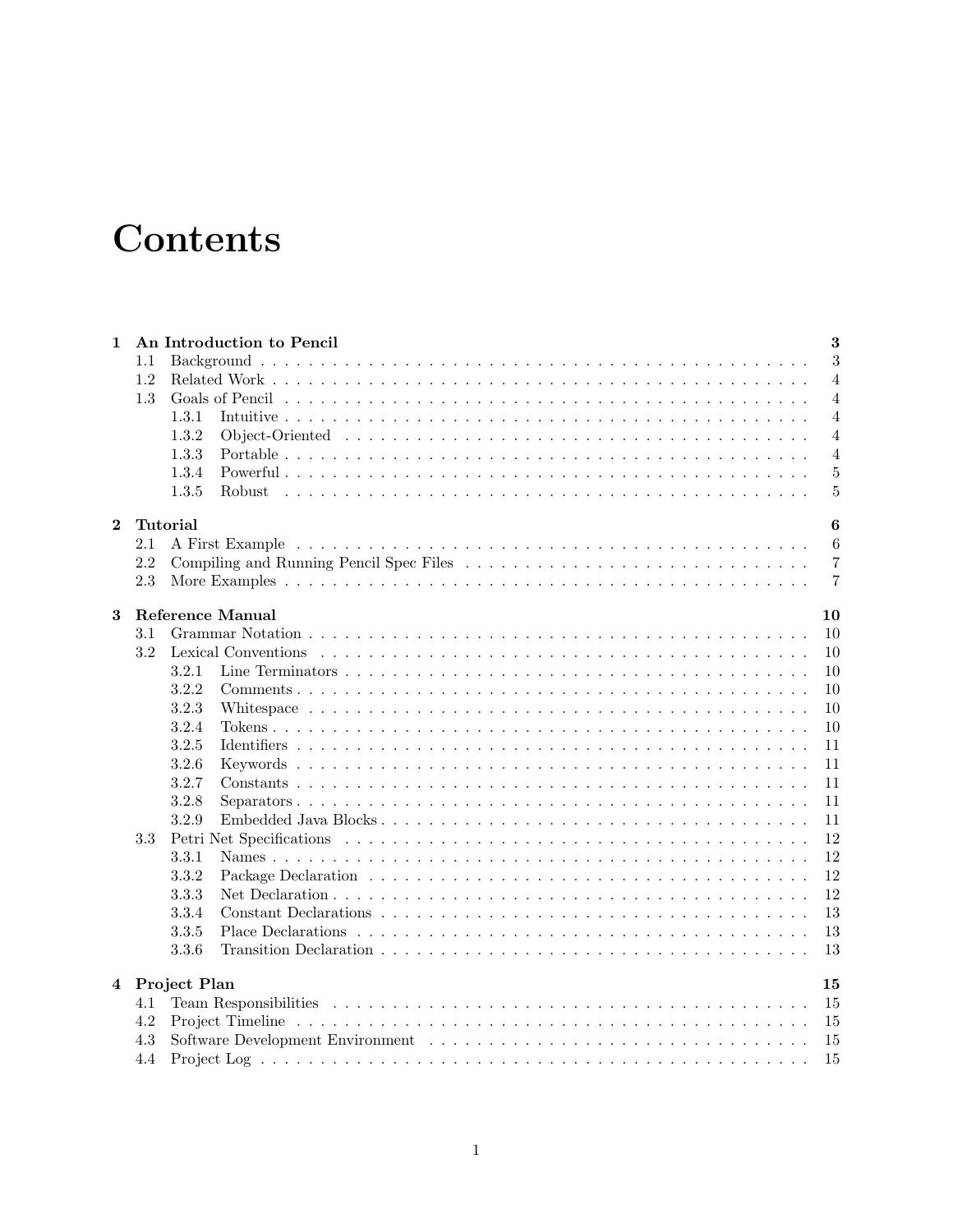| 5 | Architectural Design            | 17 |  |  |  |  |
|---|---------------------------------|----|--|--|--|--|
|   | 5.1                             | 17 |  |  |  |  |
|   | 5.2                             | 19 |  |  |  |  |
|   | 5.3                             | 20 |  |  |  |  |
| 6 | 22<br><b>Testing Plan</b>       |    |  |  |  |  |
|   | Goals<br>6.1                    | 22 |  |  |  |  |
|   | 6.2                             | 22 |  |  |  |  |
|   | 6.3                             | 22 |  |  |  |  |
|   | 6.3.1                           | 22 |  |  |  |  |
|   | 6.3.2                           | 22 |  |  |  |  |
|   | 6.3.3                           | 23 |  |  |  |  |
|   | 6.4                             | 23 |  |  |  |  |
|   | 6.5                             | 23 |  |  |  |  |
|   | 6.5.1                           | 23 |  |  |  |  |
|   | 6.5.2                           | 23 |  |  |  |  |
|   | 6.5.3                           | 24 |  |  |  |  |
|   | A Pencil Grammar                | 25 |  |  |  |  |
|   | <b>B</b> Code Style Conventions | 27 |  |  |  |  |
|   |                                 | 27 |  |  |  |  |
|   | B.2                             | 27 |  |  |  |  |
|   | B.3                             | 27 |  |  |  |  |
|   | B.4                             | 27 |  |  |  |  |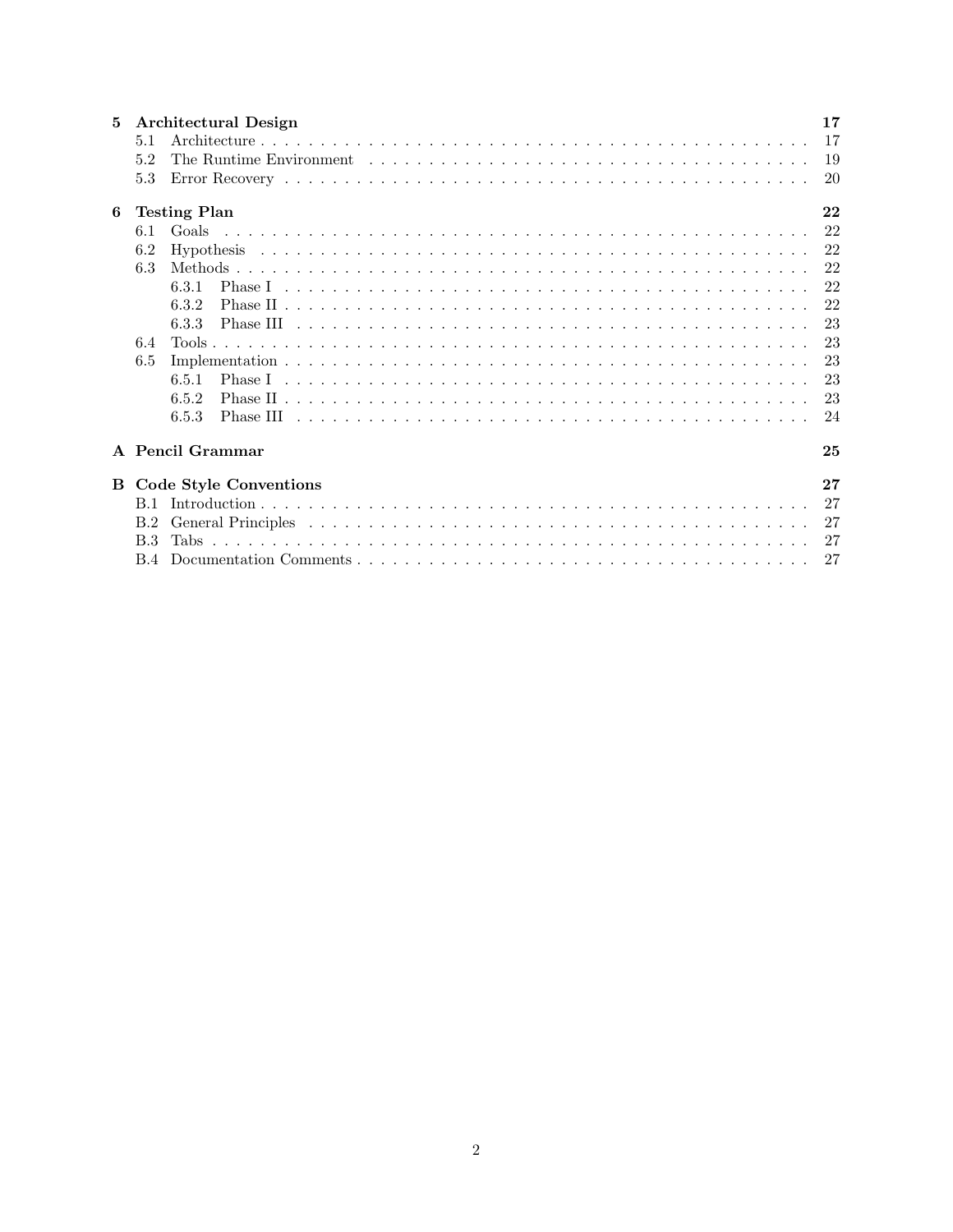# An Introduction to Pencil

The Pencil language is designed to help developers quickly prototype, simulate and build their systems using the formal language of Petri nets. Using Pencil, it is possible to specify and model a system and to put abstract models directly into action. Pencil compiles Petri net specifications into objects defined in the Java language, allowing Pencil to seamlessly integrate with real-world enterprise applications.

Pencil is designed to be simple, intuitive, flexible, formal, powerful and highly modular. The formal properties allow theoreticians to leverage the rich literature on Petri nets in modelling and designing systems. The modularity and Java integration allows working programmers to combine verified modules with no additional work. The simple syntax (similar to Java and  $C++$ ) and automatic translation mechanism help reduce implementation errors. Pencil extends the mathematical model of Petri nets so that application behavior can be described simply and economically. This combination of features make Pencil a good bridge between modeling and implementation.

### 1.1 Background

Petri nets are a graphical and mathematical modeling tool which are useful for modeling systems with concurrent, asynchronous, distributed or parallel properties. They have been observed to have broad application in modeling finite state machines, parallel activities, dataflow computations, communication protocols, sychronization control, discrete event systems, and asynchronous circuits [1]. They were introduced by Carl Adam Petri in 1962 [3]. In early 1970's MIT was very active in the research of Petri nets. Since the late 1970's, European researchers have organized workshops and published conference proceedings on Petri nets [1]. Murata's IEEE paper [1] and Peterson's book [2] are good introductions to the subject.

The Petri nets can mathematically be described as follows:

Let N denote the set of nonnegative integers. A Petri net with inhibitor arcs is a 6-tuple  $PN =$  $(P, T, F, I, V, m_0)$ , where:

- $P = \{p_1, p_2, \ldots, p_{|P|}\}\$ is a set of places, where  $|P|$  denotes the cardinality of set P,
- $T = \{t_1, t_2, \ldots, t_{|T|}\}\$ is a set of transitions, where  $|T|$  denotes the cardinality of set T and  $P \cap T = \emptyset$ ,
- $F \subseteq (P \times T) \cup (T \times P),$
- $I \subseteq (P \times T)$ ,
- *V* is a weight function:  $F \mapsto \mathbb{N}$ , and
- $m_0$  is the initial marking  $P \mapsto \mathbb{N}$ .

Petri nets can be viewed as bipartite directed multigraphs. The set of nodes is divided into two disjoint sets: P and T. An arc in F connects a pair of nodes in  $P \times T$  or  $T \times P$ . The mapping V assigns non-negative integers to arcs. An arc assigned with number  $k$  denotes  $k$ –parallel arcs between the same pair of nodes. A marking  $m \in (\mathbb{N} \cup 0)^n$  is a mapping from every place p to a non-negative integer. If the number k is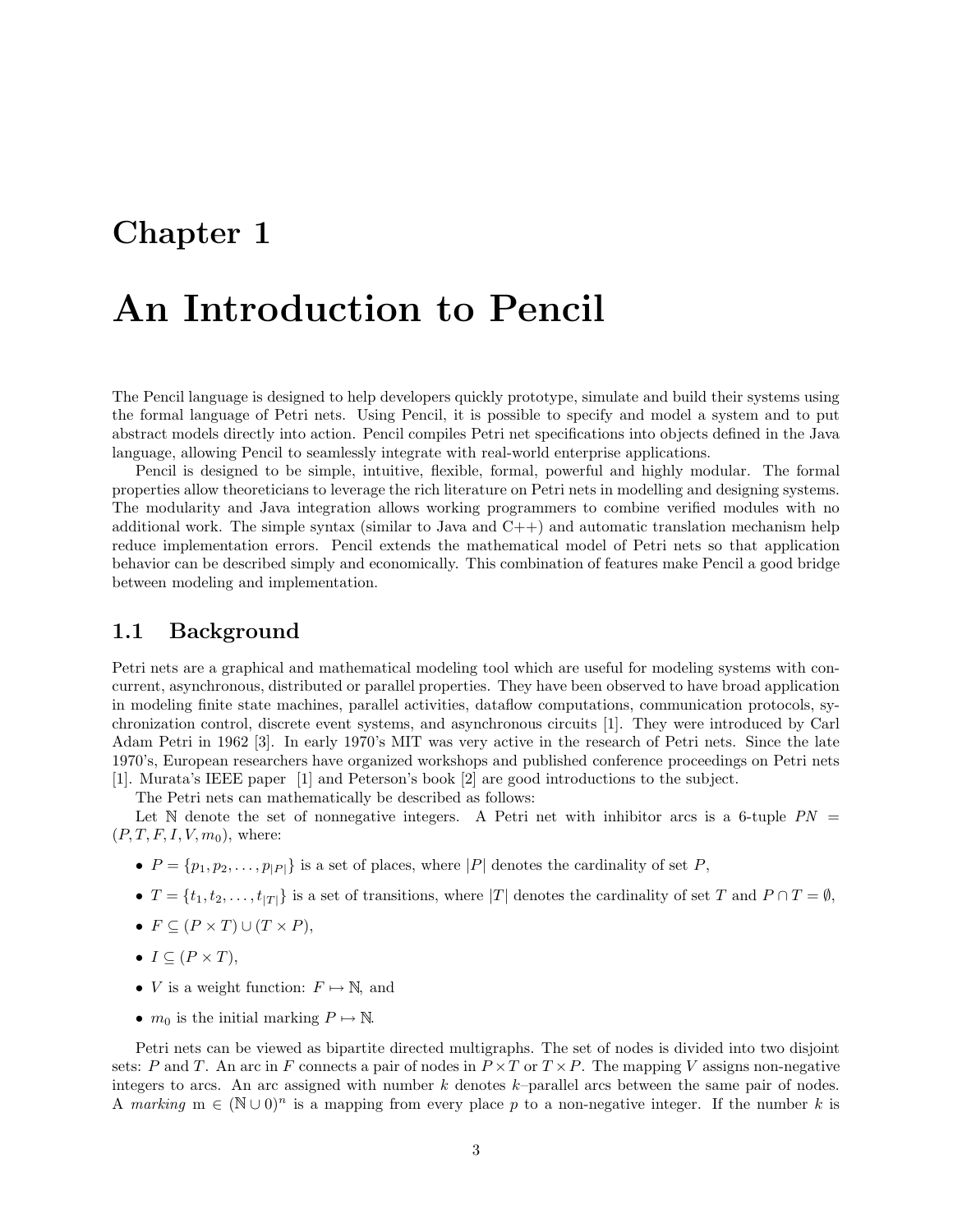assigned to the place p, we say that there are k tokens on place p. The number of tokens on place p under marking m is represented by  $m(p)$ . The initial marking  $m_0$  is the districution of tokens between the places of the net before any action is taken. The input place of a transition  $t$ , denoted as  $t^-$ , is a set of places  ${p \mid p \in P, (p,t) \in F}$ . The output place of a transition t is a set of places defined as  ${p \mid p \in P, \exists t \in T \text{ such}}$ that  $(t, p) \in F$ , and is denoted by  $t^+$ . The functions  $t^-(p) = i$  is defined as  $(p, t) \in F$  and  $V((p, t)) = i$ . Similarly  $t^+(p) = i$  is defined as  $(t, p) \in F$  and  $V(t, p) = j$ .

A transition t is said to be enabled given a marking m iff  $\forall p \in t^-$ ,  $m(p) \geq t^-(p)$ . An enabled transition is ready to fire. When a transition fires, it removes tokens from its input places and puts tokens in its output places. An enabled transition may or may not fire, and there may be more than one transition enabled in a given marking, but only one transition can fire at a time. If the current marking of the net is m, t is the fired transition, and m' is the marking after the firing of t, the relation between m and m' is  $m'(p) = m(p) - t^{-}(p) + t^{+}(p)$ , for every  $p \in P$ .

An inhibitor arc in I is an arc connecting a place and a transition. The connected transition cannot fire if the input place along the inhibitor arc contains at least one token. A transition with inhibitor arcs is enabled iff  $\forall p \in t^-$ ,  $m(p) \geq t^-(p)$  and every input place along the inhibitor arcs contains no token. After the transition fires, no token is removed through the inhibitor arc. Inhibitor arcs give Petri nets the ability to test "zero". This extends the modeling power of Petri nets to the level of Turing machines.

## 1.2 Related Work

Most of the Petri net simulation tools are focused on graphical user interfaces, simulations, and verifications. These stand-alone applications can be very useful if only system simulations and verifications are required. Very rare applications can aid designers integrating high level models into implementations. The CoOperative Objects (COO) and its supporting tool SYROCO extend Petri nets' description ability and translate COO models into  $C++$  classes [4]. This full- fledged framework also aims for bridging the gap between the formalism and detailed design.

### 1.3 Goals of Pencil

Pencil is an intuitive, object-oriented, portable, powerful way to simulate a Petri net while reducing implementation errors and modeling system behavior simulation accurately and efficiently.

### 1.3.1 Intuitive

The foremost goal in the creation of this language was to make it easy to learn and straightforward to program. The user should be left to concentrate on the structure and design of her Petri net, not the syntax of the modeling language. We created Pencil to be consistent and intuitive, even to users who have limited programming experience.

#### 1.3.2 Object-Oriented

By supporting the concept of objects, each component of the net has its own attributes. By breaking down the net into its components, we believe that most users will find Pencil to be conceptually intuitive to use.

### 1.3.3 Portable

The compiler will accept a Pencil specification as an input file and generate Java source code. This source code can be integrated with a larger Java project and compiled with any Java compiler. Because Java is Pencil's target platform, portability is limited only by the availability of a Java Virtual Machine.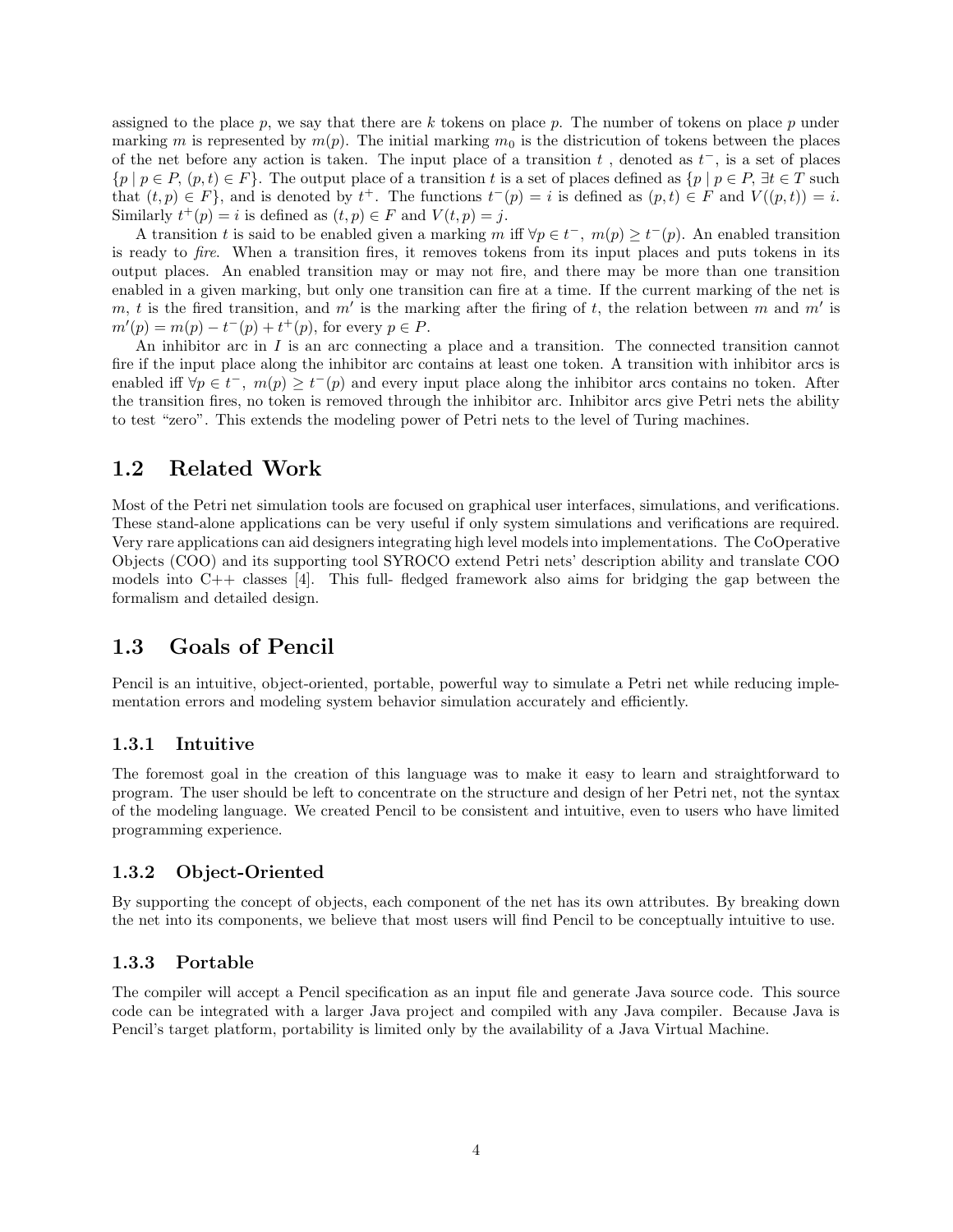### 1.3.4 Powerful

Pencil supports Petri net programming using many different models. Pencil can be used to simulate finite-state machines, concurrency, dataflow computation, communication protocols, synchronization control, producer-consumer systems with priority, formal languages, and multiprocessor systems.

Pencil will initially support basic implementations of all types of nets. As its base definitions grow, Pencil will only become more crucially useful to more people, modeling virtually any type of net that can be drawn on a piece of paper. Modeling a net with Pencil, errors with the structure of the net itself will be immediately obvious.

### 1.3.5 Robust

With the power and simplicity of a robust Petri net specification engine, the time to design, implement and test a complex system can be reduced by an order of magnitude. Pencil's simple and intuitive language syntax ensures that most errors are detected at compile time and that compiled Pencil code is as accurate as it can be.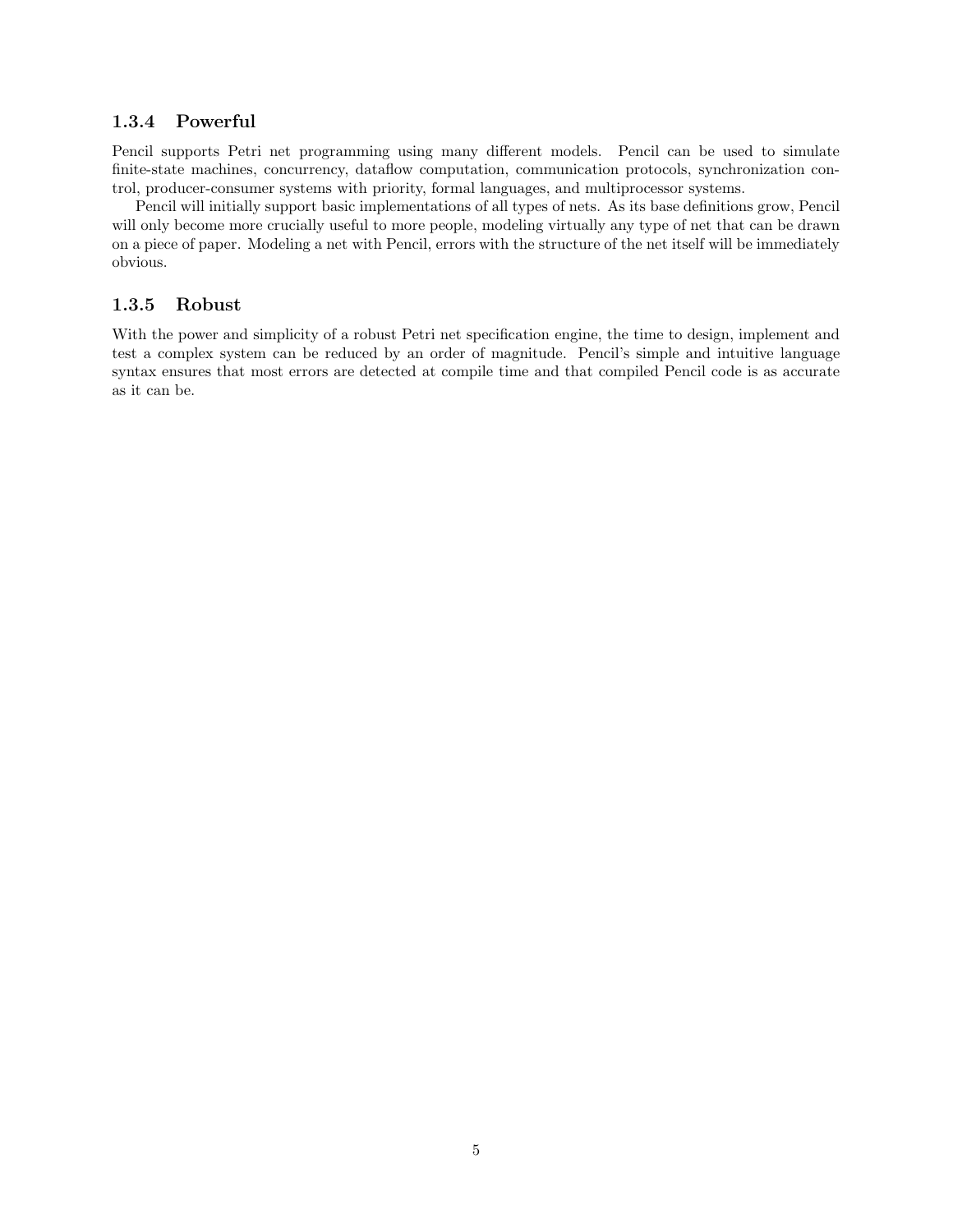# Tutorial

A Pencil Petri net specification is a sequence of place and transition definitions. Input and output arcs can be defined on the places or transitions. Transitions can be associated with Java code to be executed when they fire. Pencil was designed to make the translation from a Petri Net diagram to a specification as straightforward as possible.

### 2.1 A First Example



Figure 2.1: A simple Petri Net.

Figure 2.1 shows a very simple Petri Net. There are two places, p1 and p2. There is one transition, t1. There is one token in p1. t1 has one input arc from p1 and one output arc to p2. Because t1's input place  $(p1)$  has a token, we say that t1 is enabled, meaning it is ready to fire. (Arcs may be labelled with a weight. The arcs in Figure 2.1 are unlabelled, meaning they have the default weight of 1. A transition is enabled if each of its input places has a number of tokens equal to or greater than the weight of the arc connecting it.)

To represent this simple Petri net in the Pencil language, you might use a specification like the following:

```
net FirstNet ;
place p1 (=1), p2;
transition t1 {
  in: p1 ;
  out: p2 ;
}
```
FirstNet defines two places and a transition, as in Figure 2.1. The notation  $p1(=1)$  means that p1 has an initial marking of one token (i.e., has one token to start). When run, FirstNet will see that t1 is enabled and fire it, removing one token from p1 and placing one in p2. We haven't defined any actions for Pencil to take when t1 fires, so there will be no output to the screen.l

We can make our example more interesting by adding embedded Java code to the transition definition:

```
transition t1 {
  in: p1 ;
  out: p2 ;
  <% System.out.println("Hello, world!") ; %>
}
```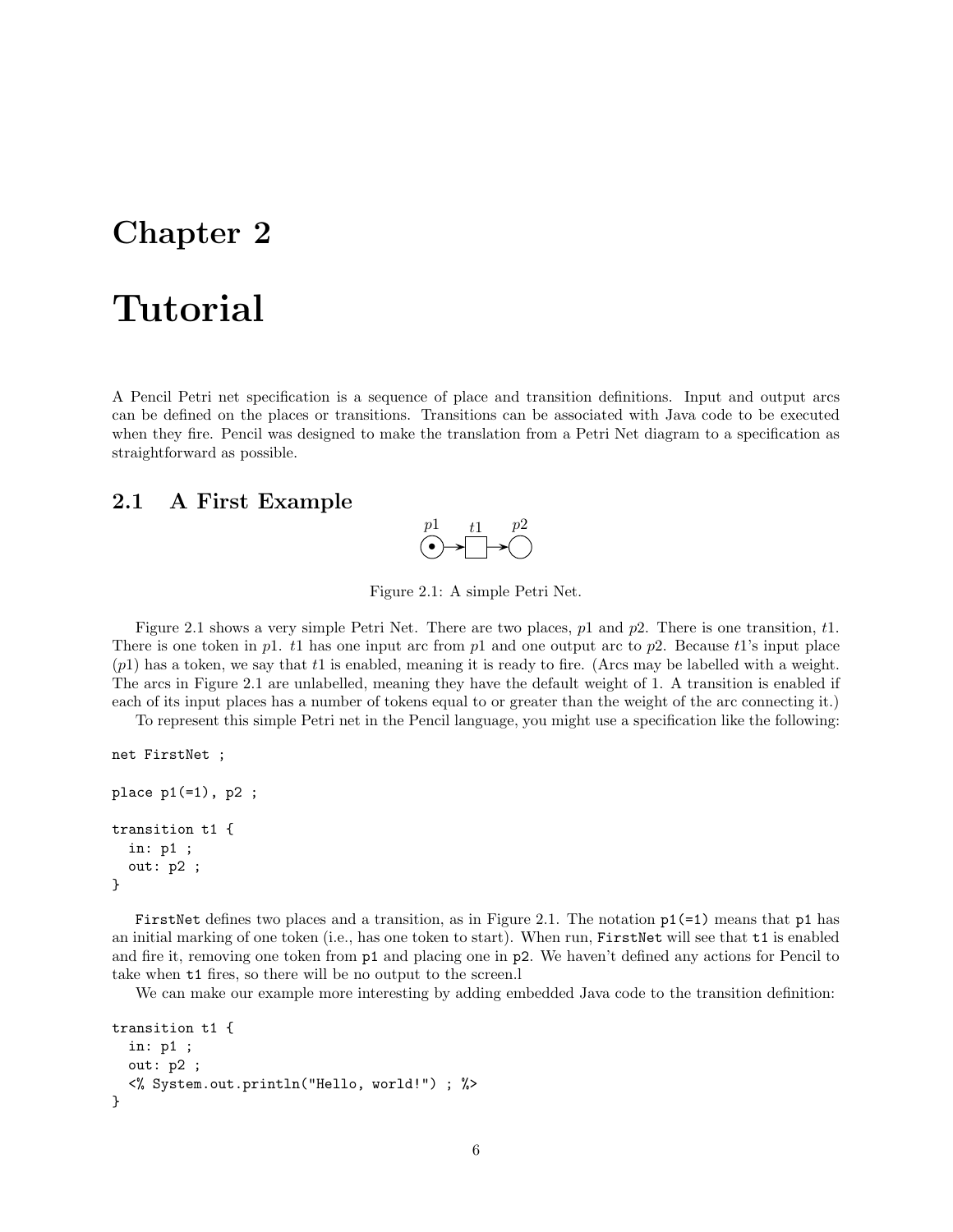Now the statement System.out.println("Hello, world!") is associated with t1. When t1 fires, this statement will be executed, printing the string "Hello, world!" to the standard output.

In both of the specifications above, the transition fires as soon as it is enabled. Sometimes we want a transition to fire only when an event occurs. To do this, we can change the transition property 'fire' to 'onCall', as follows:

```
transition t1 {
  in: p1 ;
  out: p2 ;
  fire: onCall ;
  <% System.out.println("Hello World!") ; %>
}
```
Now, t1 will not fire until it is requested to do so by a client program. Pencil will add a method called t1() to the generated Java class. When a Java client calls the method, it will block until t1 is enabled, then fire the transition and return.

## 2.2 Compiling and Running Pencil Spec Files

Once you have a simple example of a Petri net that you want to run through Pencil, create a .pen file with your net declaration, places and transition definitions and then compile it using Pencil. If you have created a net named MyPetriNet in a file name mynet.pen, you would compile it using:

```
$ java pencil.Main mynet.pen
```
This will produce a file called MyPetriNet.java that contains java code implementing this Petri net. Compile the java file using javac and then run it using java:

```
$ javac MyPetriNet.java
```
\$ java MyPetriNet

### 2.3 More Examples

The more complex a Petri net is, the harder it is to guarantee that it will behave as expected. We'll look a few more Petri nets in this section, side-by-side with their Pencil specification files, so that you can start to see how complex systems can be represented in Pencil.



Figure 2.2: A second Petri net example.

Figure 2.3 shows a more complicated Petri Net example. Notice that several of the arcs are labelled with weights. This Petri Net could be specified in Pencil as follows:

net SecondNet ;

place  $p1(=2)$ ,  $p2$ ,  $p3(=1)$ ,  $p4$ ;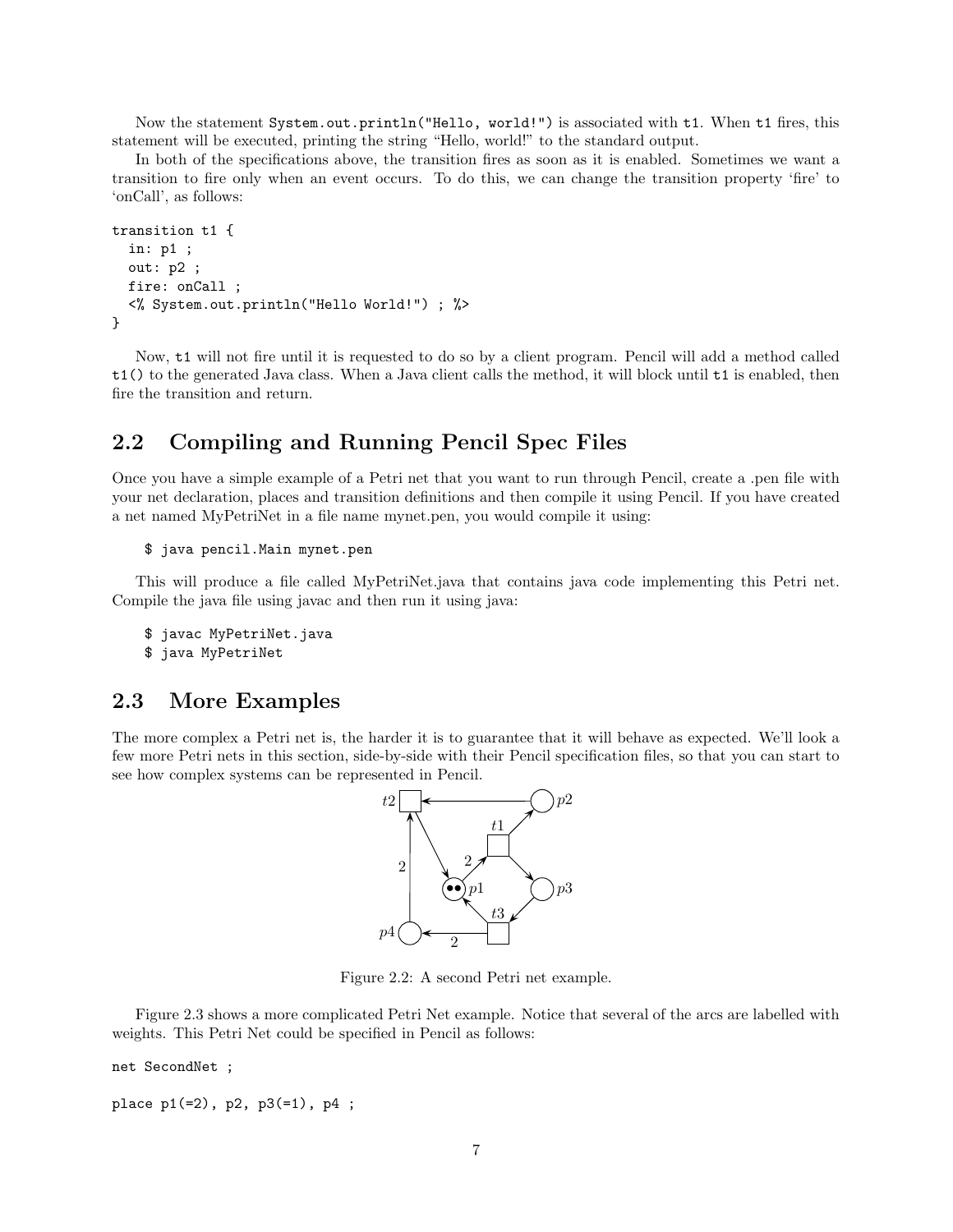```
transition t1 {
  in: p1(2) ;
  out: p2, p3 ;
}
transition t2 {
  in: p2, p4(2) ;
  out: p1 ;
}
transition t3 {
  in: p3 ;
  out: p1, p4(2) ;
}
```
Note the arc definitions of the form p1(2). This means that p1 has a weight of 2 tokens.

The Pencil language allows you to define arcs on either transitions or places. This allows the programmer the flexibility to specify a Petri net in whichever form is most convenient. The same Petri net could also be defined as follows:

```
net SecondNetPlaceDef ;
transition t1, t2, t3 ;
place p1(=2) {
  in: t3, t2 ;
  out: t1(2) ;
}
place p2 {
  in: t1 ;
  out: t2 ;
}
place p3(=1) {
  in: t1 ;
  out: t3 ;
}
place p4 {
  in: t3(2) ;
  out: t2(2) ;
}
```
We conclude this tutorial with a complete example drawn from the Petri net in Figure 2.3.

net LiveACnet;

```
place p1(=1), p2, p3, p4 ;
transition t1{
  in: p1 ;
  out: p2, p4 ;
```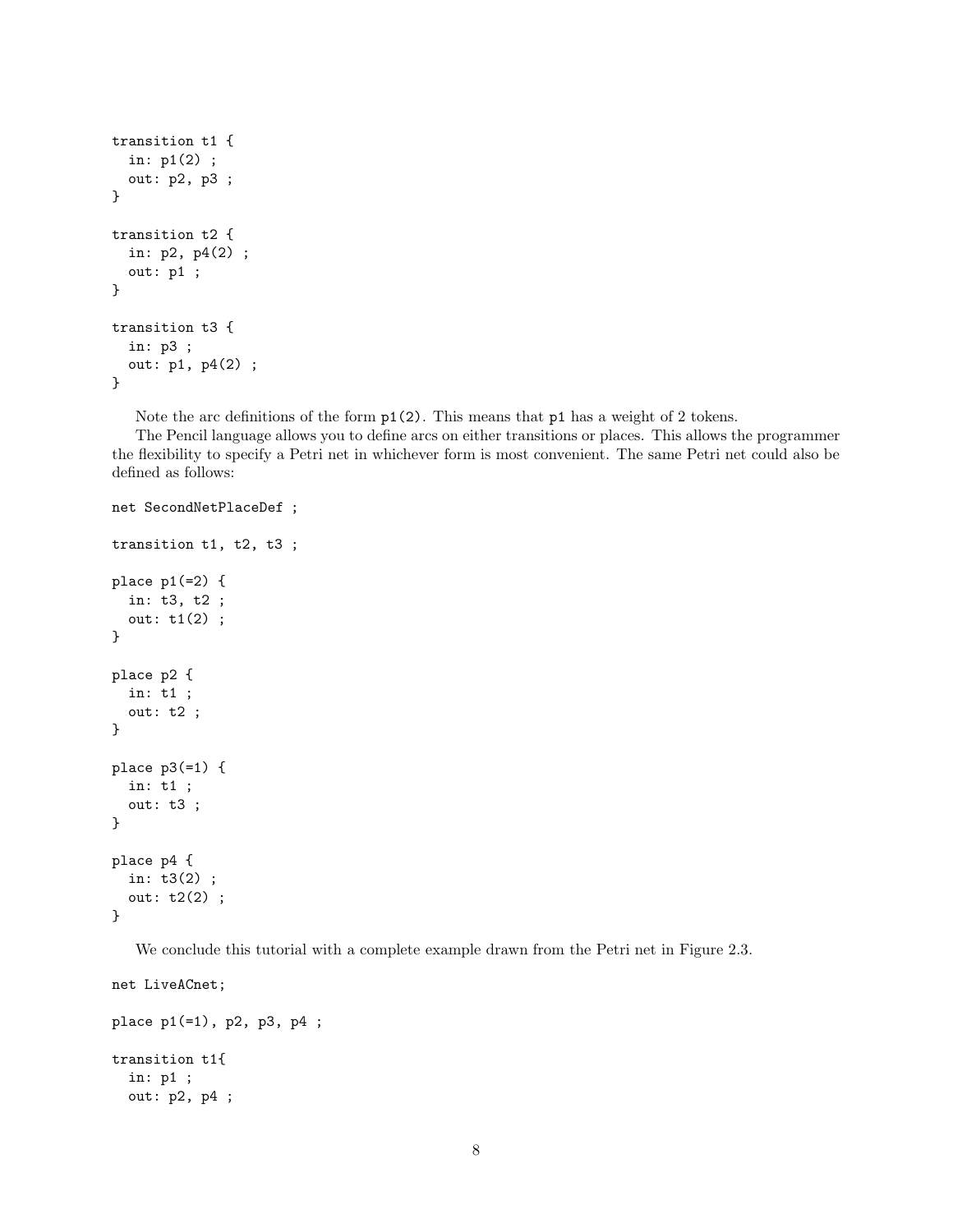

Figure 2.3: A final Petri net example.

} transition t2{ in: p3, p2 ; out: p1 ; } transition t3 { in: p3 ; out: p1 ; } transition t4 { in: p4 ;  $out: p3;$ }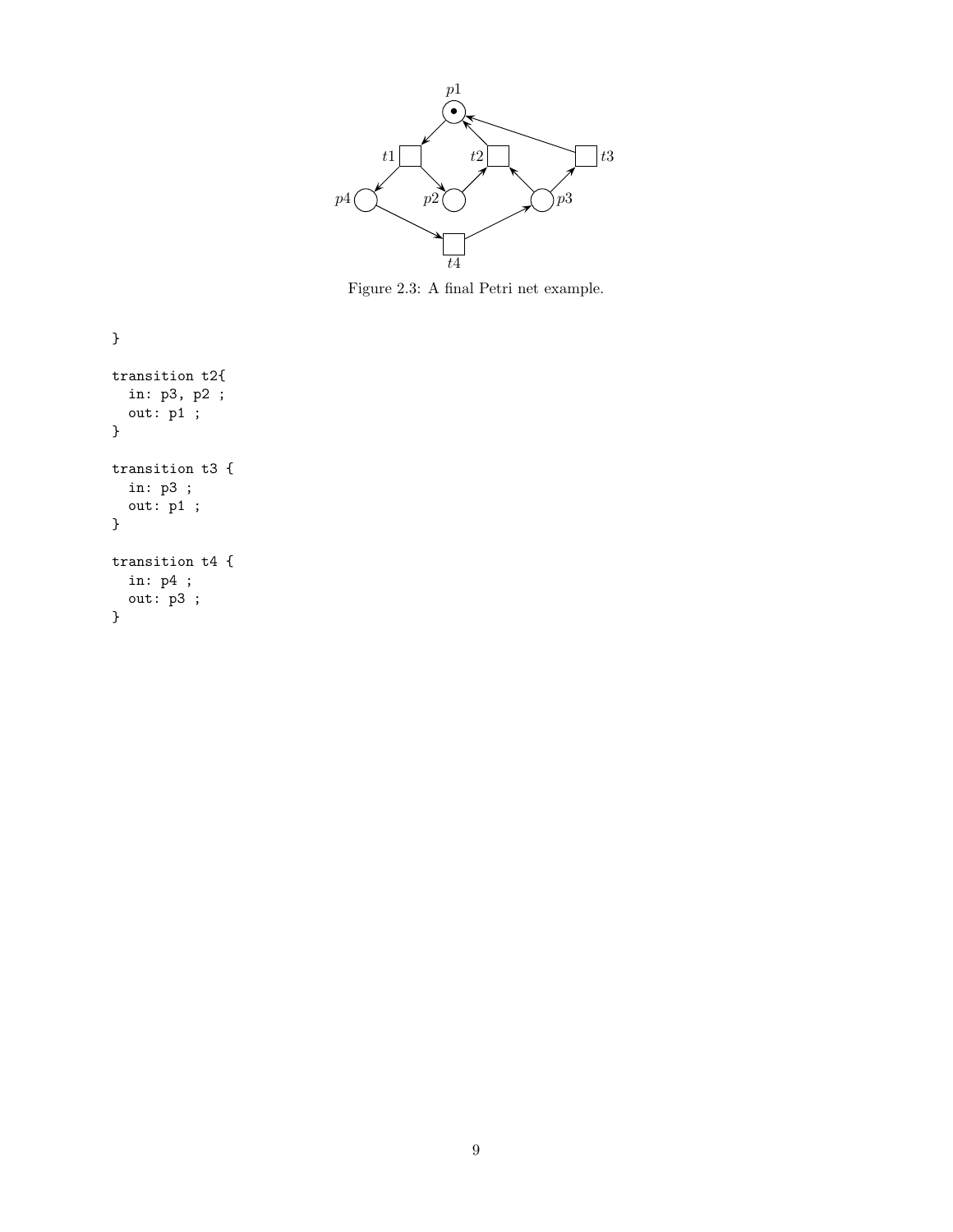# Reference Manual

### 3.1 Grammar Notation

Grammar symbols are defined as they are introduced in this document. Regular expression notation has been used to make the productions more perspicuous. Symbols in italics are nonterminals. Quoted symbols are terminals. 's?' denotes the symbol s is optional. 's∗' denotes the symbol s may be occur zero or more times. 's+' denotes the symbol s may occur one or more times. ' $(s|t)$ ' denotes a choice between the symbol sequences s and t. Parentheses are also used to group symbols with respect to '?', ' $*$ ' and '+'.

## 3.2 Lexical Conventions

A program consists of one or more Petri net specifications stored in files. Programs are written using the Unicode character set. The precise version of Unicode used will be determined by the Java Virtual Machine used to run the Pencil compiler. For more information, refer to your Java Developer's Kit documentation.

#### 3.2.1 Line Terminators

The sequence of input characters is divided into lines by line terminators. Lines are terminated by the ASCII characters CR ("carriage return"), LF ("linefeed"), or CR LF. The CR LF combination is counted as one line terminator, not two.

### 3.2.2 Comments

Both C- and C++-style comments are supported. A C-style comment begins with the characters /\* and ends with the characters \*/. Any sequence of characters may appear inside of a C-style comment except the string '\*/'. C-style comments do not nest. A C++-style comment begins with the characters  $\ell$  and ends with a line terminator.

/\* and \*/ have no special meaning inside comments beginning with //. // has no special meaning inside comments beginning with /\*.

### 3.2.3 Whitespace

Whitespace is defined as the ASCII space, horizontal tab and form feed characters, as well as line terminators and comments.

### 3.2.4 Tokens

There are five classes of tokens: identifiers, keywords, constants, separators and embedded Java blocks. Whitespace is ignored except as a token separator. Whitespace is sometimes required to separate adjacent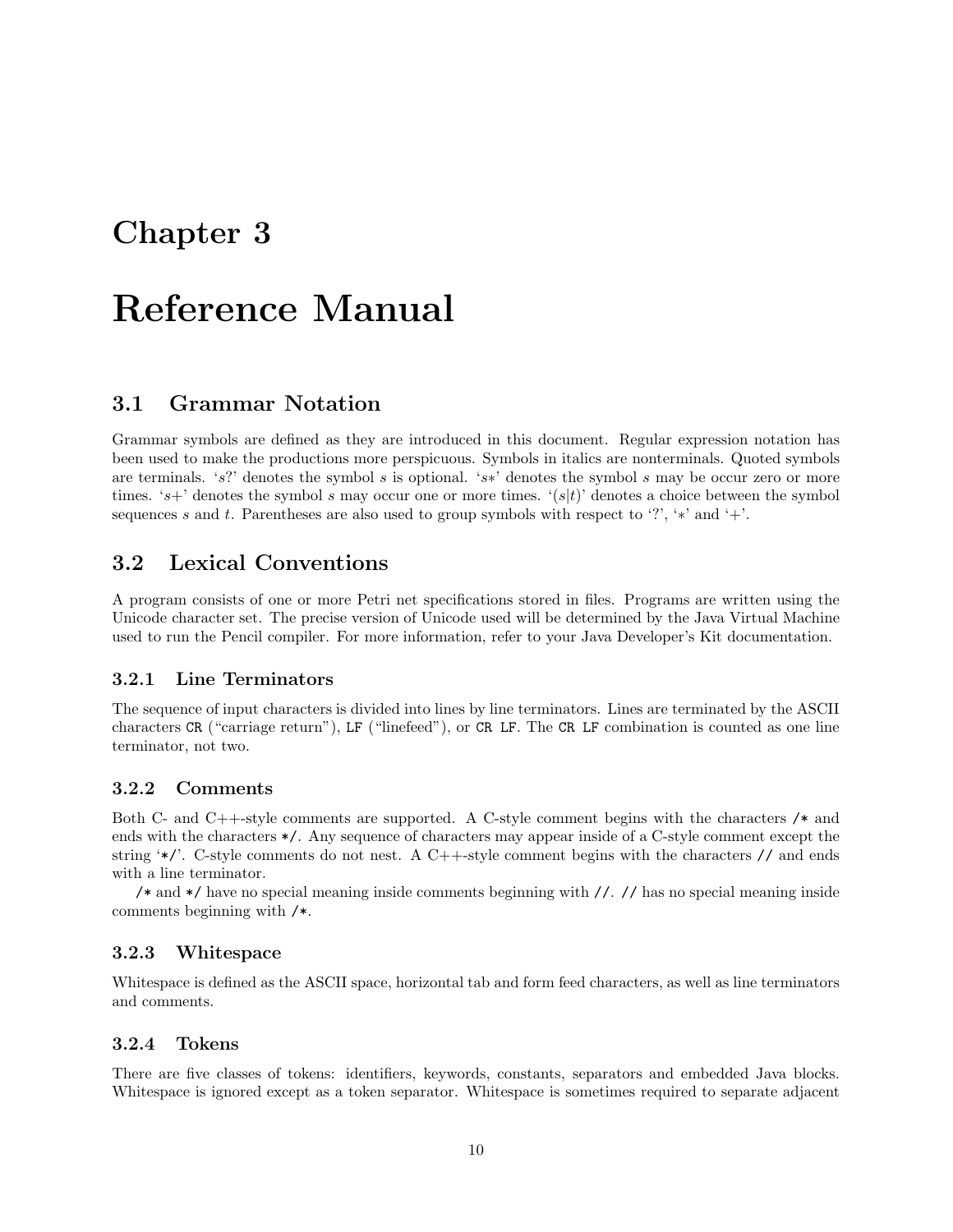tokens that might otherwise be combined into one token (i.e., identifiers, keywords and constants).

Token formation is greedy: the input is searched for the longest string of characters that could constitute a token.

### 3.2.5 Identifiers

An identifier is a sequence of letters or digits, the first of which must be a letter. There is no limit on the length of an identifier.

Two identifiers are the same if they have the same Unicode character for every letter and digit. Identifiers that have the same external appearance may not by identical. For example, the Latin capital letter 'A' and the Greek capital letter 'A' ("Alpha") are different Unicode characters that have the same appearance when displayed.

*Identifier* → *letter* (*letter* | *digit*)\*

### 3.2.6 Keywords

The following identifiers are reserved for use as keywords, and may not be used otherwise:

| boolean | fire      | long    | place      |
|---------|-----------|---------|------------|
| byte    | float     | net     | public     |
| char    | immediate | onCall  | ret        |
| const   | in        | out     | short      |
| double  | int       | package | transition |

#### 3.2.7 Constants

Constants are a sequence of ASCII digits representing an integer literal. Constants are unsigned, and the integer represented must be within the range of the Java primitive type int.

$$
Constant \rightarrow\ digit +
$$

#### 3.2.8 Separators

The following ASCII characters are separators:

 $\{ \}$  [ ] : ; , .

### 3.2.9 Embedded Java Blocks

Embedded Java blocks begin with the character sequence  $\langle \rangle$  and end with the character sequence  $\rangle$ . The embedded code will be inserted into the generated class file without alteration. The type of code allowed within a Java block depends on the location of the block within the specification, but no embedded Java code may contain the string '%>'. The compiler may inspect the Java code and issue errors or warnings, but it is not required to do so.

 $JavaBlock \rightarrow \langle \langle \cdot \rangle \rangle'$   $JavaCode \langle \cdot \rangle \rangle'$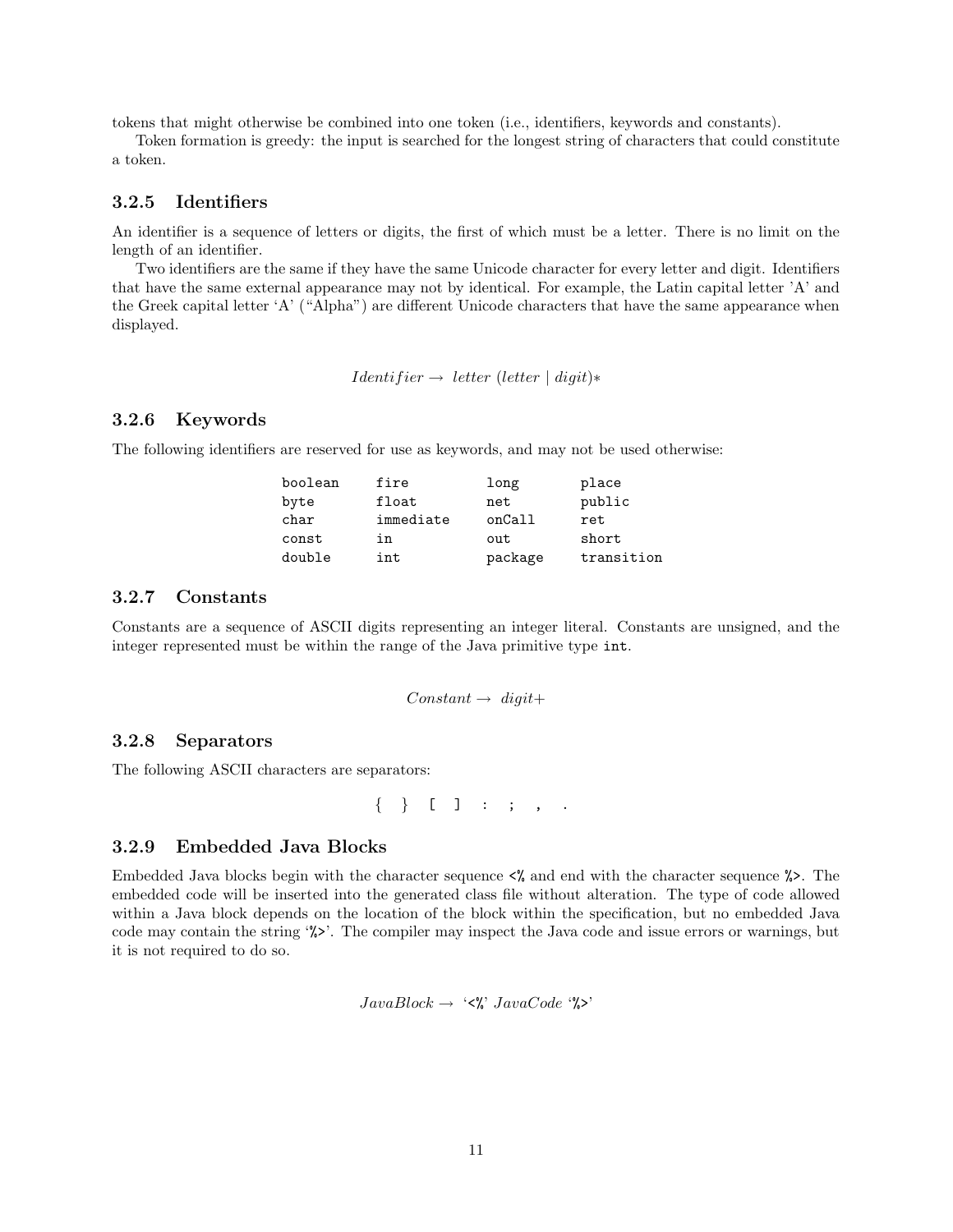## 3.3 Petri Net Specifications

A Pencil Petri net specification is a file that contains a net declaration followed by any number of place and transition declarations with an optional concluding Java block. A specification is compiled into a Java class that extends Thread. Calling the method start() on the generated class will begin execution of the Petri Net.

> $PencilSpecification \rightarrow PackageDeclaration?$ NetDeclaration (PlaceDeclaration | TransitionDeclaration)∗

### 3.3.1 Names

A name is bound by a declaration and is available at any point in the specification that follows the declaration. A name must be unique within the specification.

#### 3.3.2 Package Declaration

A specification may begin with an optional package declaration. A package declaration takes the same form as a Java package declaration and has the same semantics for the generated code. A package declaration must be the first declaration in the file.

> $Package Declaration \rightarrow package QualifiedIdentifier';'$  $QualifiedIdentifer \rightarrow Identifier$  ('.' Identifier)\*

### 3.3.3 Net Declaration

A net declaration gives a name to the Petri net specified and defines its parameters. The net declaration must appear before any other non-package declaration. There may only be one net declaration in a specification. The declaration may begin with the keywork public. This will be used as the access modifier for the generated class and has the same meaning as it would if applied to a Java class. The declaration may take any number of parameters of any valid Java type.

```
NetDeclaration \rightarrow 'public? 'net' Identifier NetParameters? ';'
NetParameters \rightarrow '('NetParameter (',' NetParameter) * '')'NetParameter \rightarrow JavaType IdentifierJavaType \rightarrow boolean| byte
                     | char
                     | double
                     | float
                     | int
                     | long
                    | QualifiedIdentifier
                    | JavaType ('[]')*
```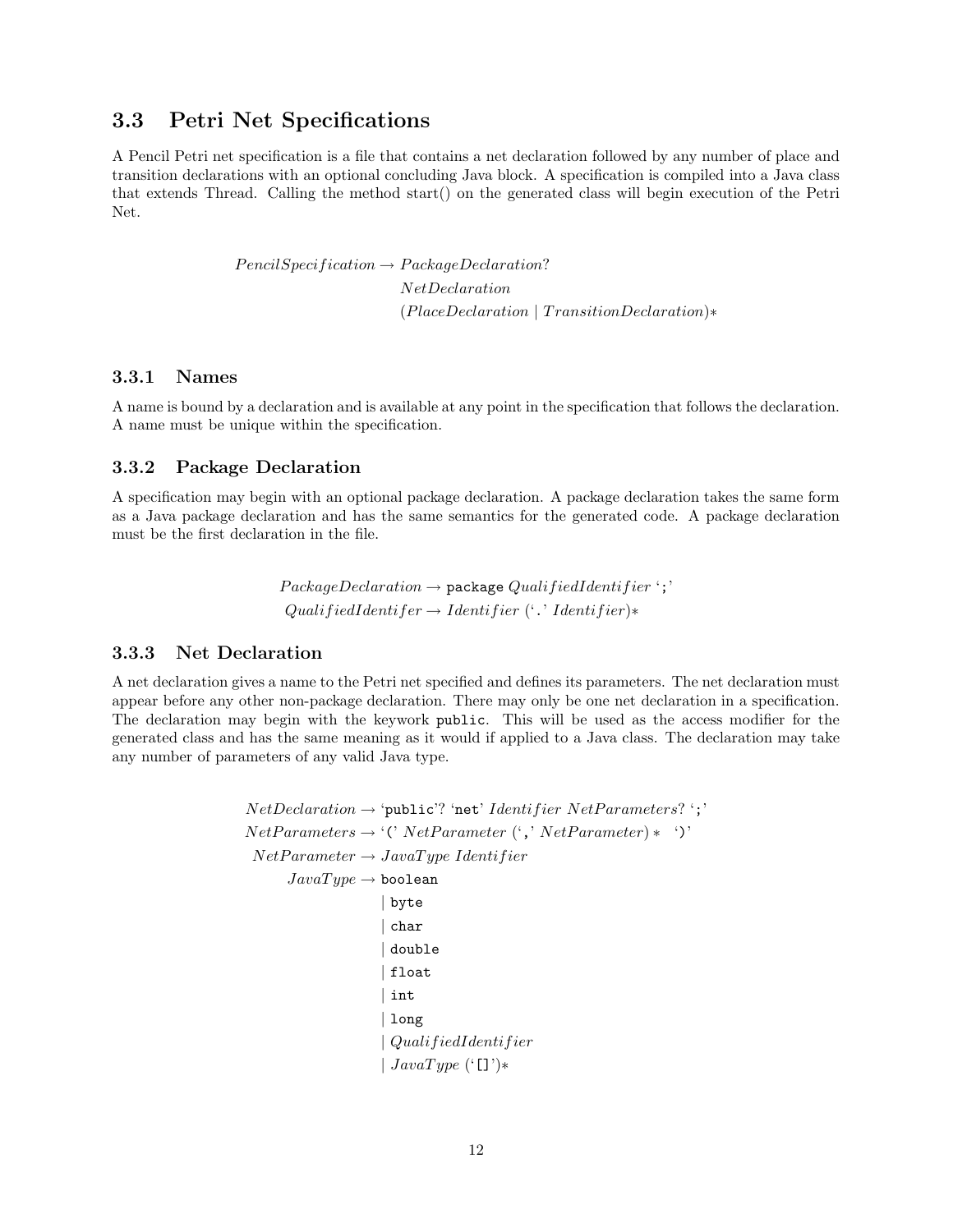### 3.3.4 Constant Declarations

A constant declaration associates a name with an integer constant.

```
ConstDeclaration \rightarrow 'const' Identifer '=' Constant
```
#### 3.3.5 Place Declarations

A place declaration gives a name to one or more places in the Petri net and defines their attributes. A place may have an integral initial marking, an integral upper bound, input transitions and output transitions. Input and output transition names must be valid transition identifiers at the point of the declaration.

```
PlaceDeclaration \rightarrow 'place' Place', Place) * ';'| 'place' Place PlaceDefinition
               Place \rightarrow Identifier PlaceParameters?PlaceParameters \rightarrow '('InitialMarkup')''(' UpperBound ')'
                          '(' InitialMarking ',' UpperBound ')'
                          '(' UpperBound ',' InitialMarking ')'
   InitialMarking \rightarrow \Leftrightarrow' IntegerExpression
       UpperBound \rightarrow IntegerExpressionInteger Expression \rightarrow (Constant | IntegerVariable)IntegerVariable \rightarrow IdentityPlaceDefinition \rightarrow \{'PlaceAttribute * '\}PlaceAttribute \rightarrow PlaceInputStreamuts \mid PlaceOutputStreamPlaceInputs \rightarrow 'in'':' TransitionList';'PlaceOutputs \rightarrow 'out'':' TransitionList';'TransitionList \rightarrow TransitionArc (',' TransitionArc)*
     TransitionArc \rightarrow TransitionName Arch\'{s}TransitionName \rightarrow IdentifierArcWeight \rightarrow '('Integer Expression')'
```
### 3.3.6 Transition Declaration

A transition declaration gives a name to one or more transitions in the Petri net and defines their attributes. A transition may have input places, output places, a firing rule and an associated Java block. Input and output place names must be valid place identifiers at the point of the declaration.

The firing rule starts with the attribute name fire. The attribute may take the values immediate or onCall. The value immediate makes the transition fire immediately on becoming enabled. The value onCall causes a public method to be created in the generated Java class with the same name as the transition (the transition method). When called, this method will block until the transition is enabled, then fire the transition. The transition will fire only when the transition method is called.

An embedded Java block may appear as the last item in a transition definition. The block should contain one or more valid Java statements, which will be executed when the transition is fired.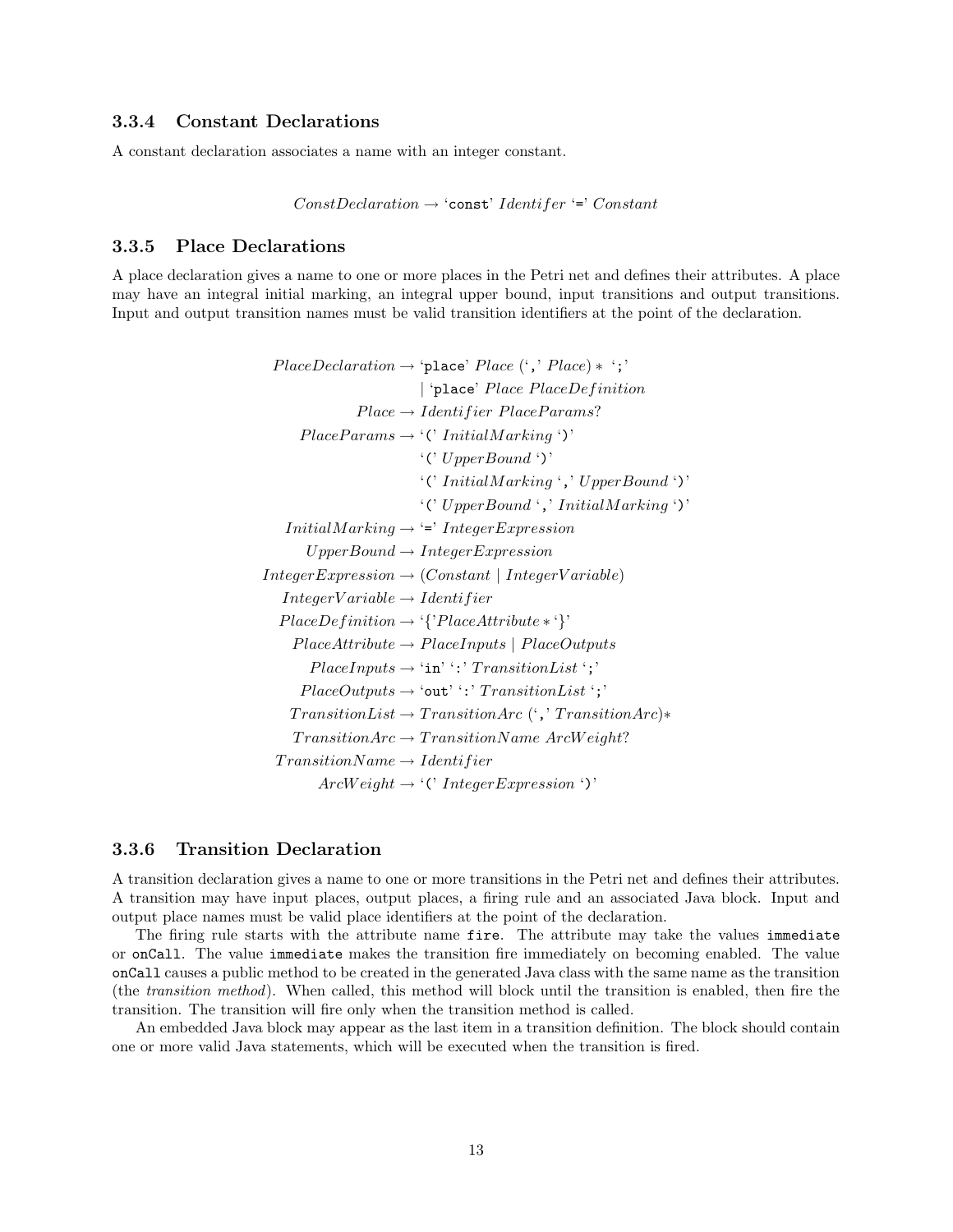```
TransformationDeclaration \rightarrow 'transition' Transition' (',' Transition)* ';'
                                | 'transition' Transition TransitionDefinition
              Transition \rightarrow IdentifierTransitionDefinition \rightarrow ReturnValue? {\{'}{\} TransitionAttribute + FiringRule? \} JavaBlock? {\}'}ReturnValue \rightarrow '[' 'ret' Expression ']'Expression \rightarrow (Constant \mid Variable)Variable \rightarrow IdentityTransitionAttribute \rightarrow TransitionInputStreamuts | TransitionOutputs | FiringRule
      TransitionInputStream \rightarrow 'in'':' PlaceList';'\begin{aligned} \textit{TransitionOutputStream} \rightarrow \text{`out'} : \textit{PlaceList'}; \end{aligned}FiringRule \rightarrow 'fire'':' ('immediate' | 'onCall')';'PlaceList \rightarrow PlaceArc (',' PlaceArc)*PlaceArc \rightarrow PlaceName~ArcWeight?PlaceName \rightarrow Identifier
```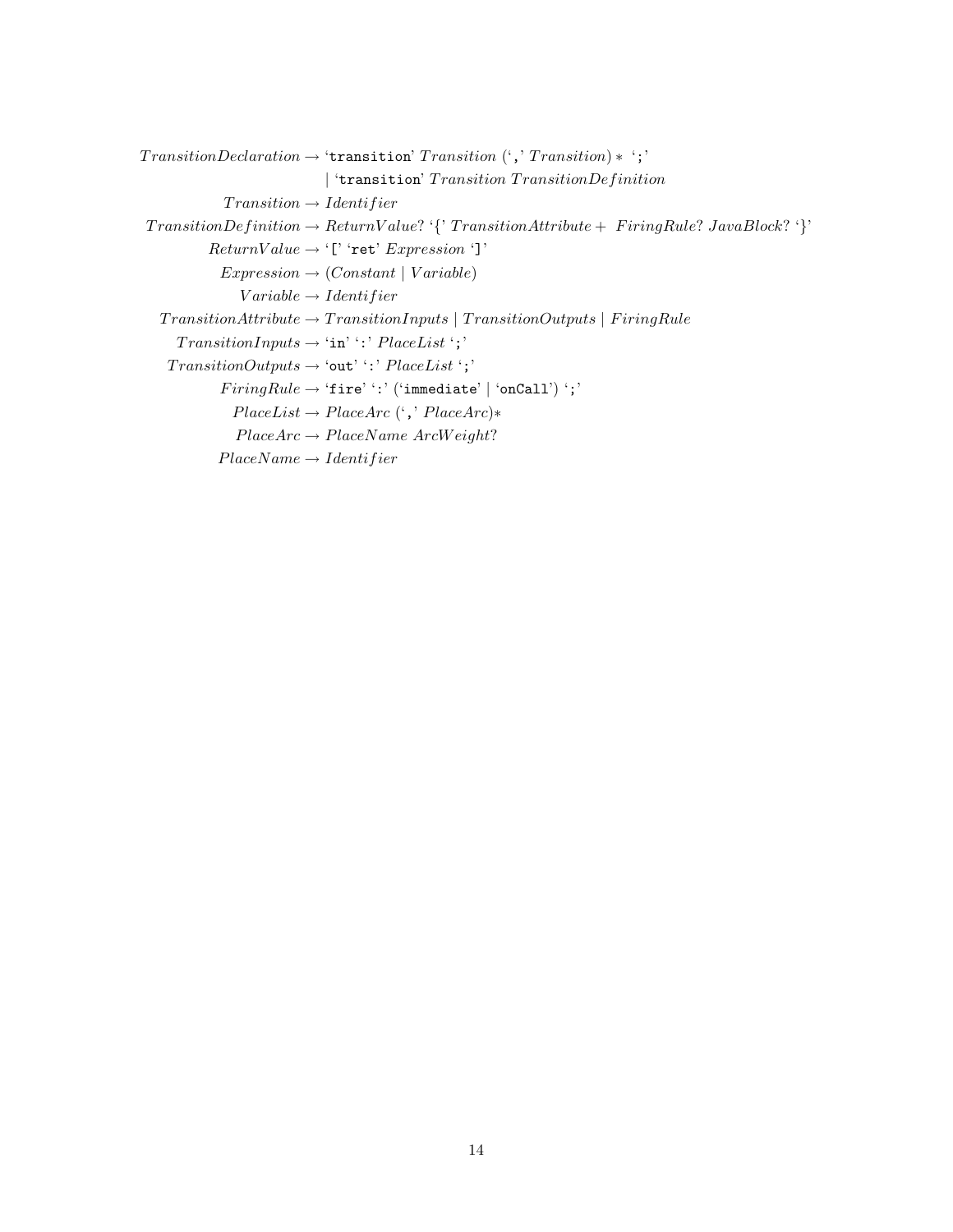# Project Plan

# 4.1 Team Responsibilities

Each team member will be given primary responsibility for certain project goals. Everyone will be responsible for auditing, testing and debugging all project code, but the fundamental tasks of each team member are:

| Cheng-Hong Li  | Architecture, grammar and error recovery          |
|----------------|---------------------------------------------------|
|                | Christopher Conway   Parser and compiler back-end |
| Megan Pengelly | Regression testing and graphical simulator        |

# 4.2 Project Timeline

The following deadlines were set for key project development goals.

| 10-08-2002               | Language white paper, core language features defined |
|--------------------------|------------------------------------------------------|
| $10 - 22 - 2002$         | Development environment and code conventions defined |
| 11-07-2002               | Language reference manual, grammar complete          |
| $\overline{11-14}$ -2002 | Parser complete                                      |
| $\overline{11}$ -21-2002 | Code generation complete                             |
| 11-28-2002               | Graphical simulator, error recovery complete         |
| 12-02-2002               | Code freeze, project feature complete                |

## 4.3 Software Development Environment

This project will be developed on Linux using Java SDK 1.4.1. The parser will be developed using CUP v0.10k, a Java variant of the yacc utility. The scanner will be developed using JFlex 1.3.5, a Java variant of the lex utility. The project will be tested using JUnit 3.8.1, a Java unit-testing framework. Source code will be controlled using RCS–source files under revision will be checked out and locked. Makefiles will be created in every source directory. No file will be checked in to RCS unless it makes without error.

# 4.4 Project Log

The following lists actual dates of significant project milestones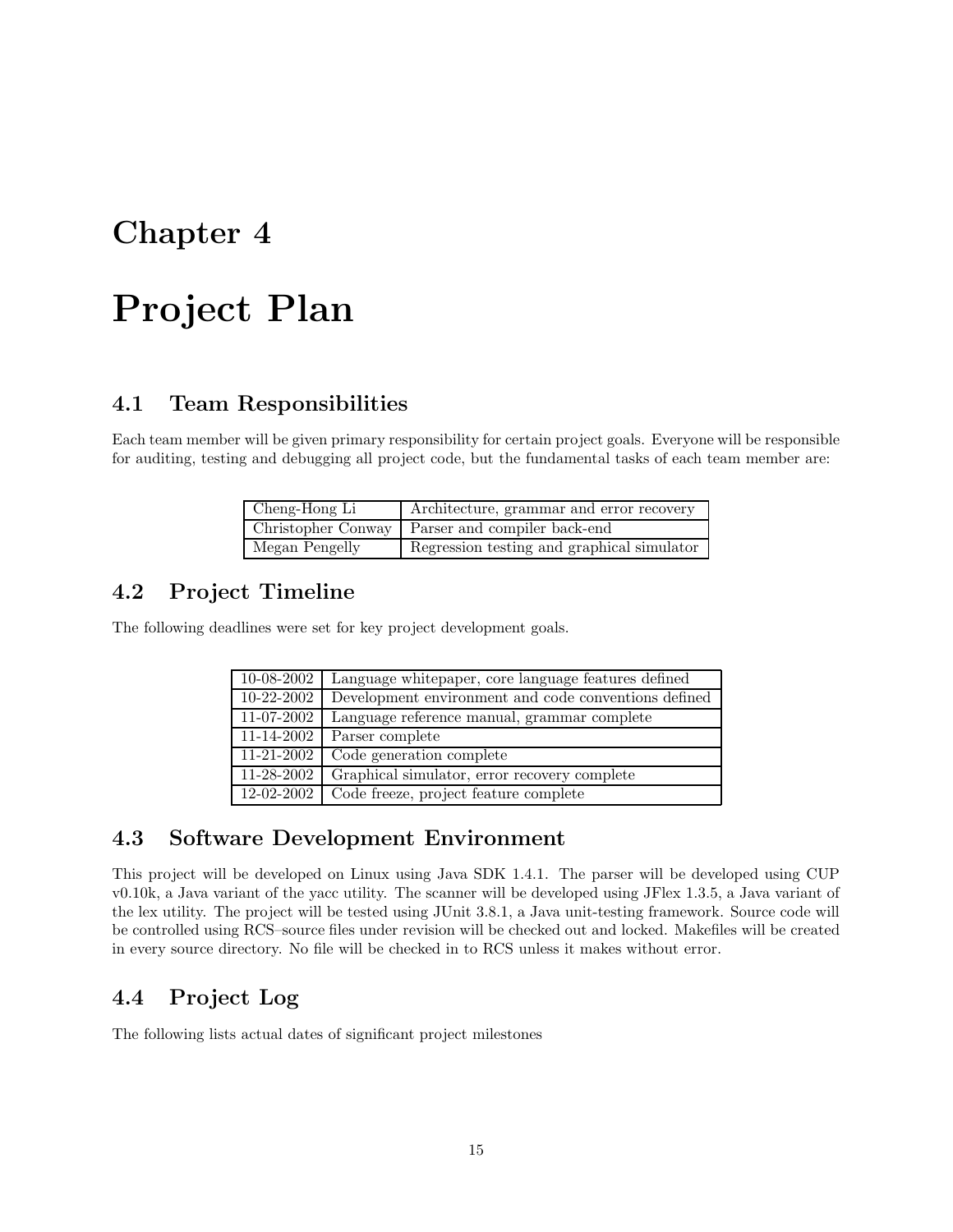| 10-01-2002 | Project initiated                             |
|------------|-----------------------------------------------|
| 10-08-2002 | Language whitepaper complete                  |
| 10-09-2002 | Code conventions, first draft                 |
| 10-27-2002 | Development environment configured and online |
| 10-27-2002 | Runtime prototype                             |
| 10-29-2002 | Grammar, first draft                          |
| 11-07-2002 | Language tutorial, first draft                |
| 11-07-2002 | Language reference manual, first draft        |
| 11-10-2002 | Testing Phase I begins                        |
| 11-11-2002 | Code conventions, final draft                 |
| 11-13-2002 | Parser and lexer, first working version       |
| 11-14-2002 | Project architecture document complete        |
| 11-15-2002 | Compiler back-end, first working version      |
| 11-17-2002 | Testing Phase II begins                       |
| 11-20-2002 | Work on graphical simulator begins            |
| 11-28-2002 | Error recovery complete                       |
| 11-29-2002 | Parser and compiler back-end, final versions  |
| 12-01-2002 | Graphical simulator, first version            |
| 12-03-2002 | Text simulator, first version                 |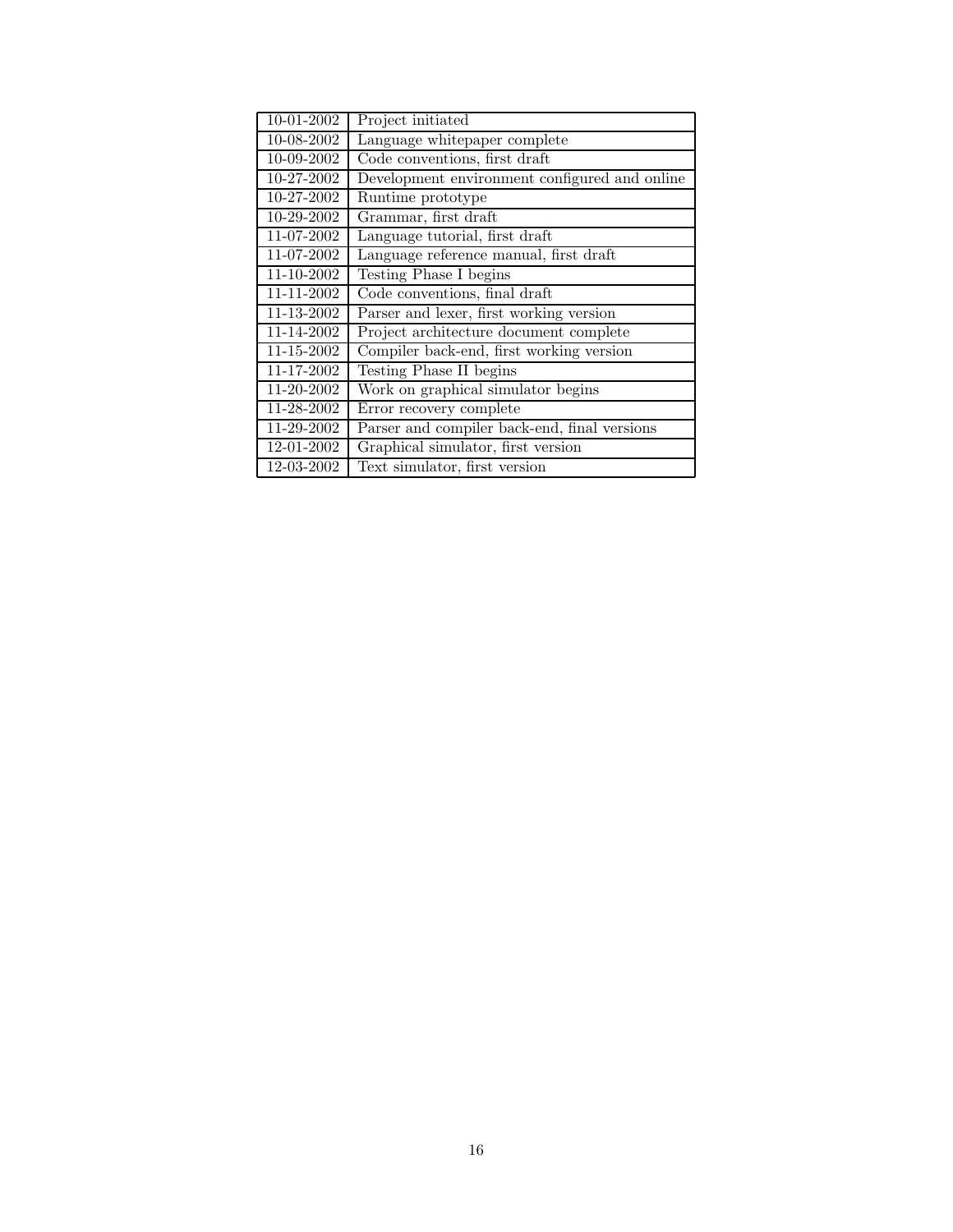# Architectural Design

### 5.1 Architecture

The Pencil compiler consists of several major blocks which are common in compiler designs: lexer, parser, symbol table, error handler, the runtime environment, and the code generator. The relationship between these components is demonstrated in Figure 5.1. The code generator is not explicitly shown; but with the parser these two components are implemented using a Director and Builder design pattern. The input to the compiler are Pencil specification files (which have, by convention, the suffix .pen) and the final output from the compiler is translated Java code. The compiler takes one pen file once a time, and translates it to Java. The lexer is implemented in JFlex, a version of lex for Java. The parser is generated by CUP, a version of yacc for Java. The error handler is deals with error recovery when syntax errors are encountered. It informs the code generator not to generate the final output whenever a syntax error is found, and prompts the user with an appropriate error message. The runtime system is a set of predefined classes that are inherited by the generated Java classes. The runtime classes provide the basic computation necessary for Petri net simulation and execution. Between the parser and the code generator there is a clear interface making these two components highly modular. The Builder pattern allows the change of front-end and back-end design not to affect the other part of the design if the interface between them is followed.



Figure 5.1: The block diagram of PENCIL compiler.

The entry point of the compiler is the class pencil.Main. The main() method parses the command line argument, and initializes the parser to begin processing the Pencil source file. The interface between the lexer and the parser is the lexer's next token() method. The parser's task is the "director" of the code generator, which is the "builder" of the target code. Semantic actions on parser productions invoke a set of builder method, constructing an abstract Petri net representation from the source code. If a syntax error occurs, the parser invokes the error handler (SynErrHandler). The error handler prints an approriate error message, and also informs the builder that a syntax error has occured. When parsing is finished. the build() method of the Builder class is invoked, and the target code is generated.

The Builder pattern most suits a compiler with different targets. The separation of a *Director* and a Builder not only allows the creation of different targets with the same front-end components (the parser, lexer, error handler, and symbol table), but also minimizes the effort to improve both the front–end and the back–end, and add on more language features. The parser is the Director, and it directs the concrete instances of NetBuilder to build the target, with a sequence of calls. The Java interface NetBuilder defines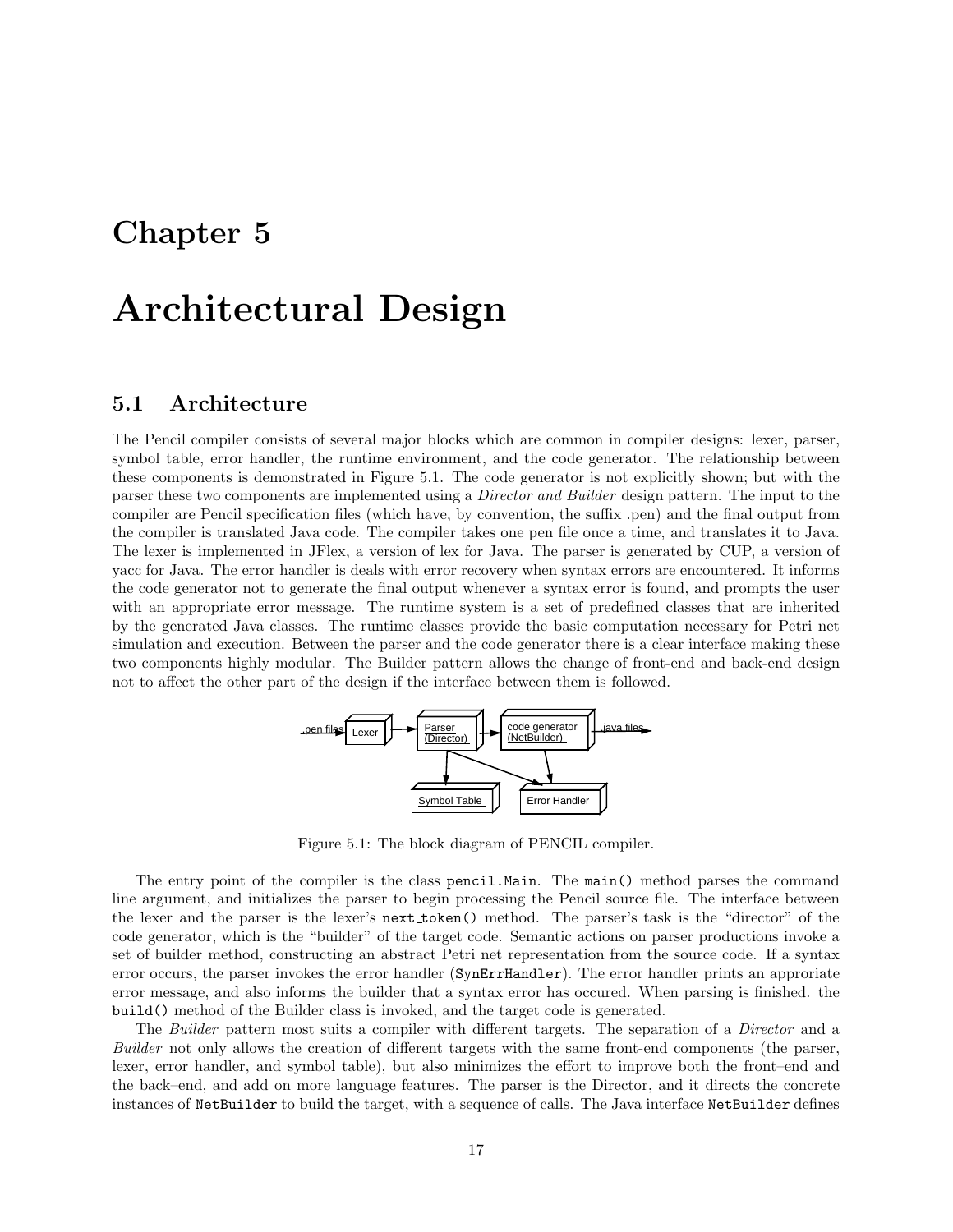the interface between the parser and the concrete builders. A Builder class implements this interface and interprets the sequence of calls from the Director as instructions for building a Petri net class file. The diagram 5.2 demonstrates the relationship between the parser (Director) and the NetBuilder (Builder).



Figure 5.2: The class diagram of director/builder design pattern.

The pencil.Main() instantiates a concrete Builder according to the command line arguments. There are implementations of the NetBuilder interface for generating stand-alone Java code, or Petri net simulators (both graphical and text-mode), depending on the user's preference. The following code fragment setups an appropriate builder and passes it to the director:

```
Parser p = new Parser(new Lexer(in)) ;
// ...
NetBuilder b = null ;
if( debug ) {
  b = new DebugBuilder() ;
} else if (textSim){
  b = new SimBuilder();
} else{
  b = new DefaultBuilder();
}
p.setBuilder(b) ;
```
The interface between the parser and the NetBuilder defines an abstract model of Petri nets. The capture of the abstract model of Petri nets is crucial both to the Director and the Builder. Language extensions and improved back-end components can be introduced without breaking the Director-Builder interface. The interface consists mainly of methods to inform the Builder of place definitions, transition definitions, transition firing types and arcs between places and transitions. More specifically, the following methods are used to set the place definitions:

```
public void startPlace(String name) ;
public void setMarking(String m) ;
public void setBound(int b) ;
public void setBound(String b) ;
public void endPlace() ;
```
The startPlace() is called when the parser finds the beginning of a place definition in the source code. The parser then communicates the initial marking and the upper-bound (on the number of tokens this place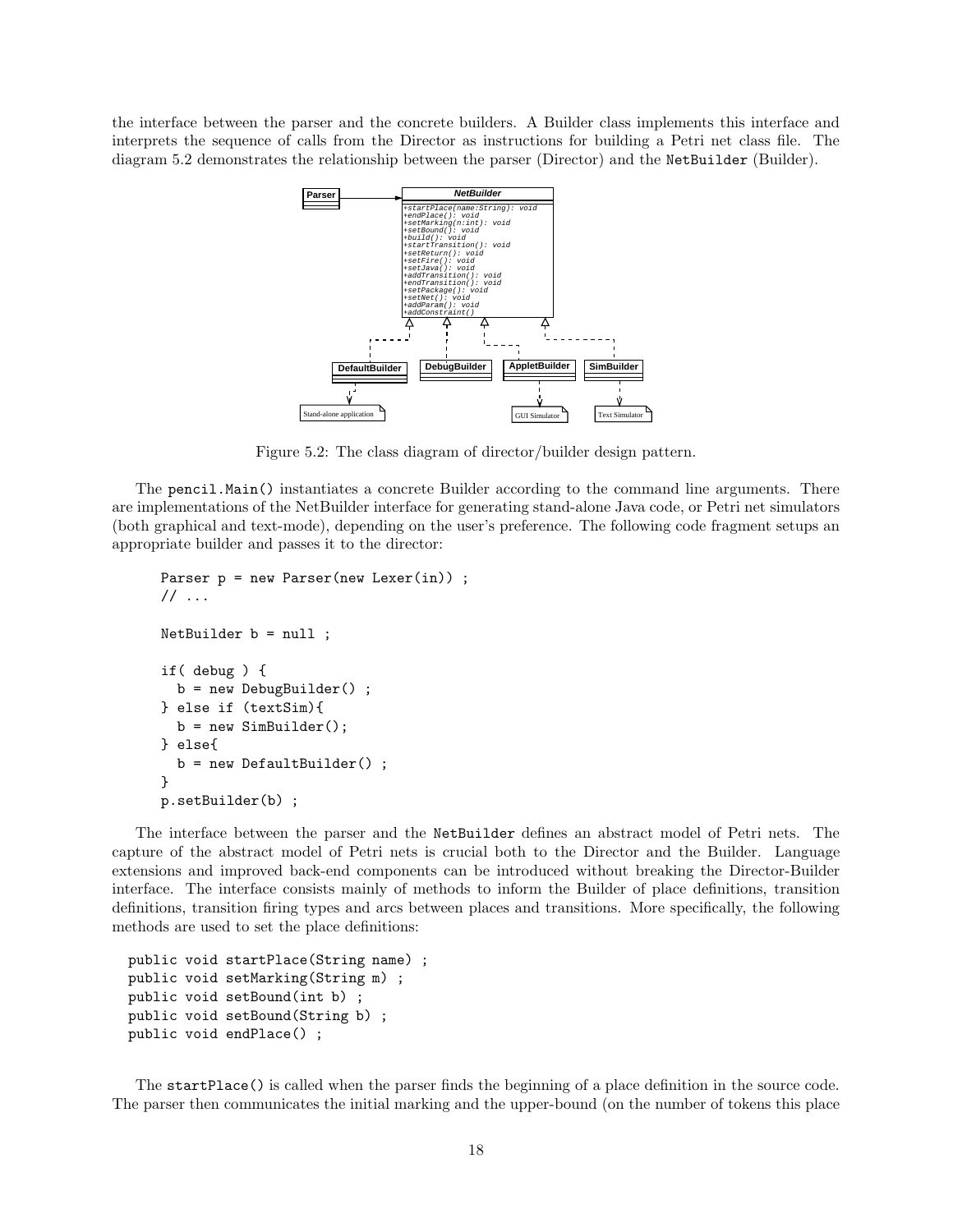can have most) information by calling setMarking and setBound. Finally the endPlace() method is used to signal the end of a place definition.

The transition-related methods are defined in a similar way. They are:

```
public void startTransition(String name) ;
public void addTransition(String name) ;
public void setReturn(int r) ;
// ....
public void setFire(Integer f) ;
public void setJava(String code) ;
public void endTransition() ;
```
The sequence diagram in Figure 5.3 illustrates the flow of calls between pencil.Main, the parser, and NetBuilder.



Figure 5.3: The sequence diagram of the director/builder pattern.

## 5.2 The Runtime Environment

The runtime environment provides the basic infrastructure of the operation of the generated Java files. A set of classes model abstract Petri nets, transitions, arcs, and places. The generated Java files are composed of classes inheriting these runtime classes. These classes are class PetriNet, Transition, Place, and Arc. The main body of the generated Java class is a subclass of class PetriNet, and in its constructor it instantiates a concrete subclass of Transition. The concrete subclass of Transition implements the associated Java action from its definition in the Pencil source code. The following generated Java code fragment shows how they work:

class HelloWorld extends pencil.runtime.PetriNet {

```
public HelloWorld() {
```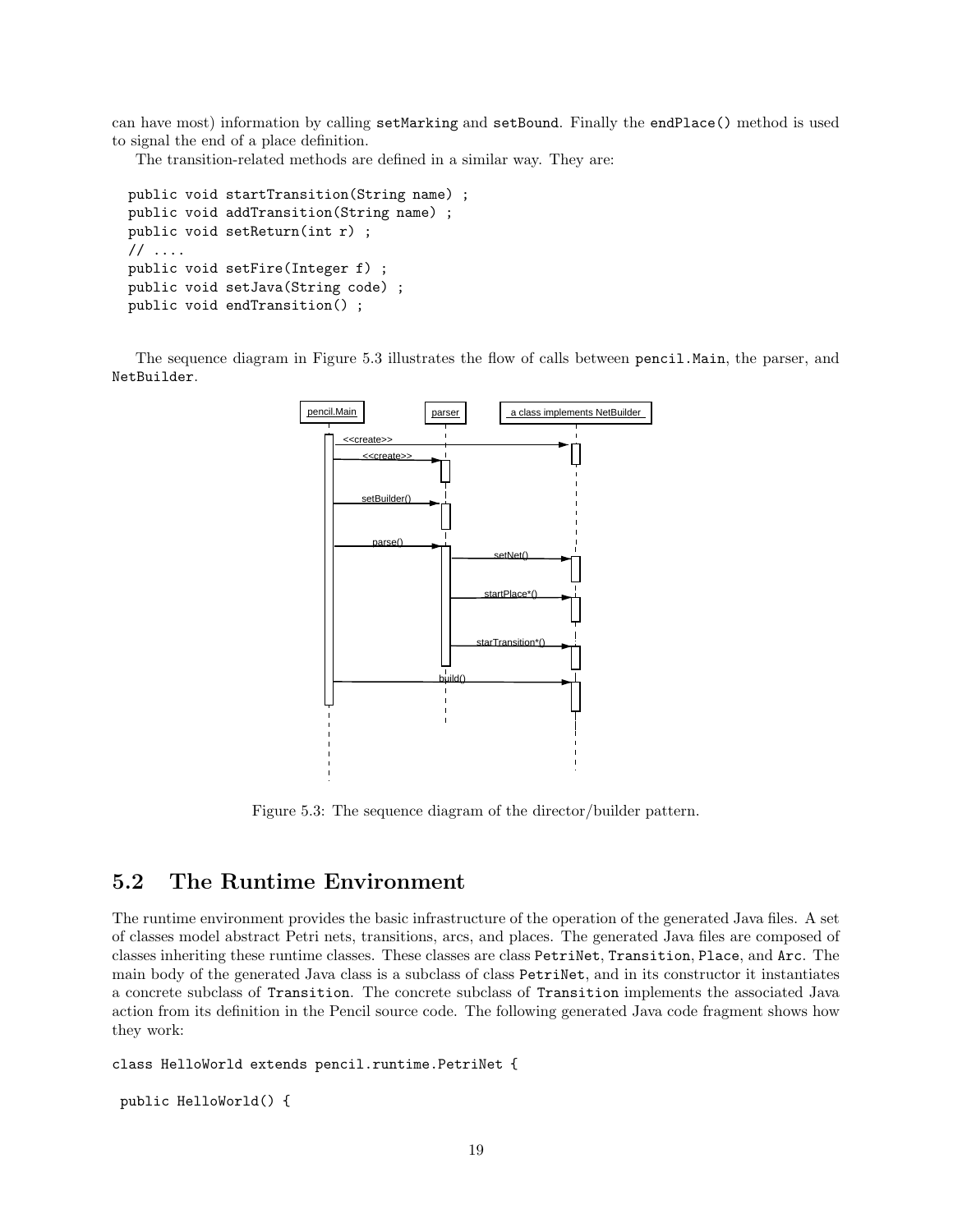```
pencil.runtime.Place p2 = new pencil.runtime.Place() ;
   add(p2);
   pencil.runtime.Place p1 = new pencil.runtime.Place(1) ;
   add(p1);
   pencil.runtime.Transition t1 = new pencil.runtime.Transition() {
     public Object onFire() {
        System.out.println("Hello, world!") ;
        return null ;
     }
   } ;
\frac{1}{2}...
```
## 5.3 Error Recovery

The error handling and recovery of Pencil adopts two kinds of techniques to recover from parsing errors. One is the error production, and the other one is the panic mode. Error productions are a set of grammar rules that generate predictable incorrect inputs from users. They are very useful for catching common minor syntax errors. Any reduction of these error productions means some syntax error has been recovered. The panic mode is implemented the support of CUP's special "error' token. This special token represents an error construct in the source file, and the parser will re-synchronize the parsing under the condition that a sufficient amount (default value is 3) of correct shifts follows the last error input. Panic mode is useful for bigger syntax errors. The use of the "error" tokens requires great care, usually with the help of the generated parsing table.

The following error production rule tries to capture the missing semicolon error, which is a common error in the input pen files:

```
PlaceDecl ::=
   PLACE PlaceList SEMI
   // ....
      /* Error Productions */
      // catch missing semicolon.
    | PLACE PlaceList:err
    {: parser.errHandler.onErrProduction(SynErrHandler.ERR_MISSING_SEMI,
                                                  errleft, errright);
       parser.synErr = true;
    :}
    ;
```
The panic mode technique is for other non–predictable parsing errors. The placement of the "error" tokens are not quite straightforward. The following fragment of the production demonstrates the use of the "error" token:

```
PlaceDecl ::=
   PLACE PlaceList SEMI
    | PLACE Place PlaceDef
      /* Panic Mode */
    | PLACE error:err
    {: parser.errHandler.onError(SynErrHandler.ERR_PLACE_MISSING_COMMA_SEMI,
                                          errleft, errright);
       parser.synErr = true;
```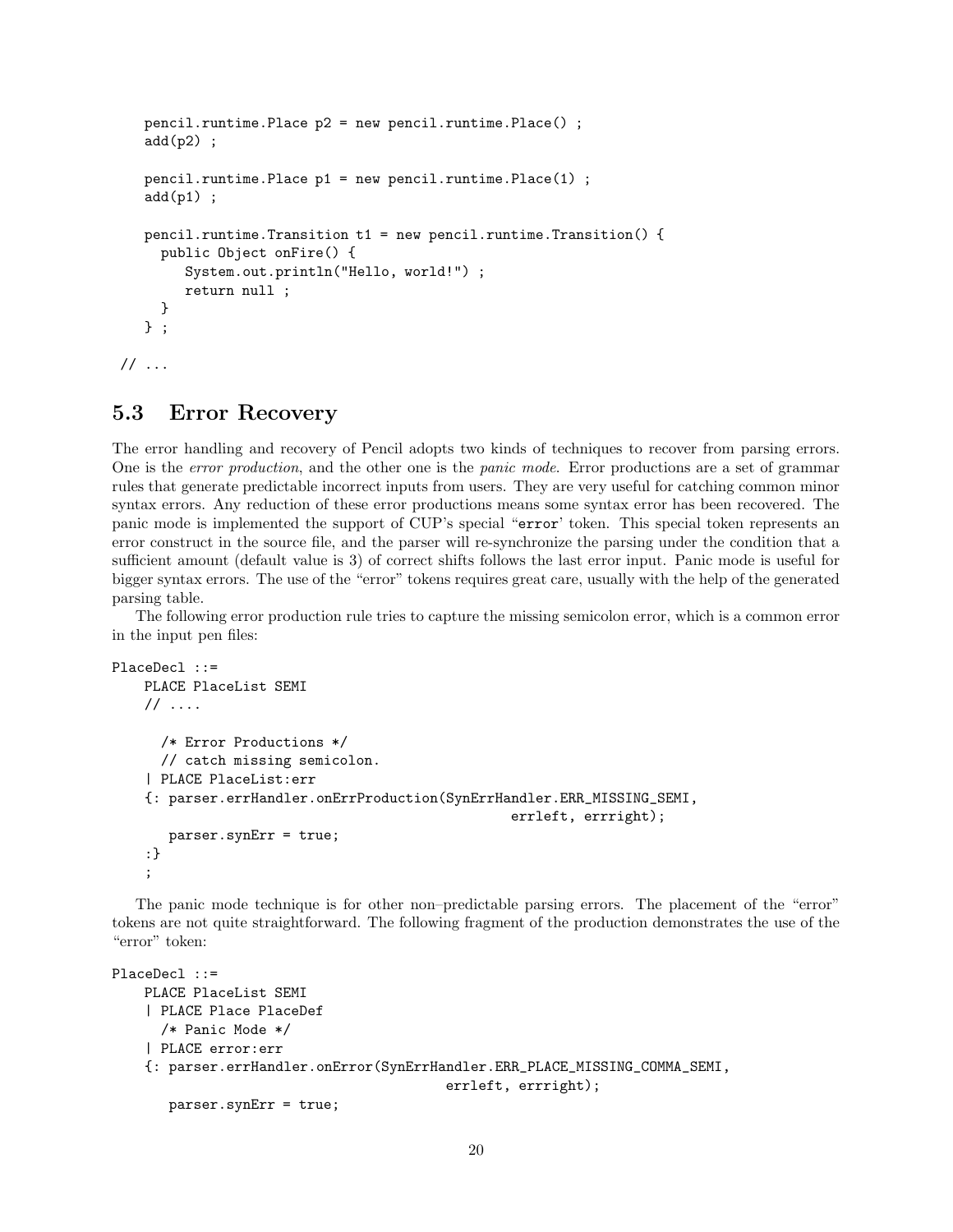:}

Here the "error" token represents an incorrect PlaceList construct.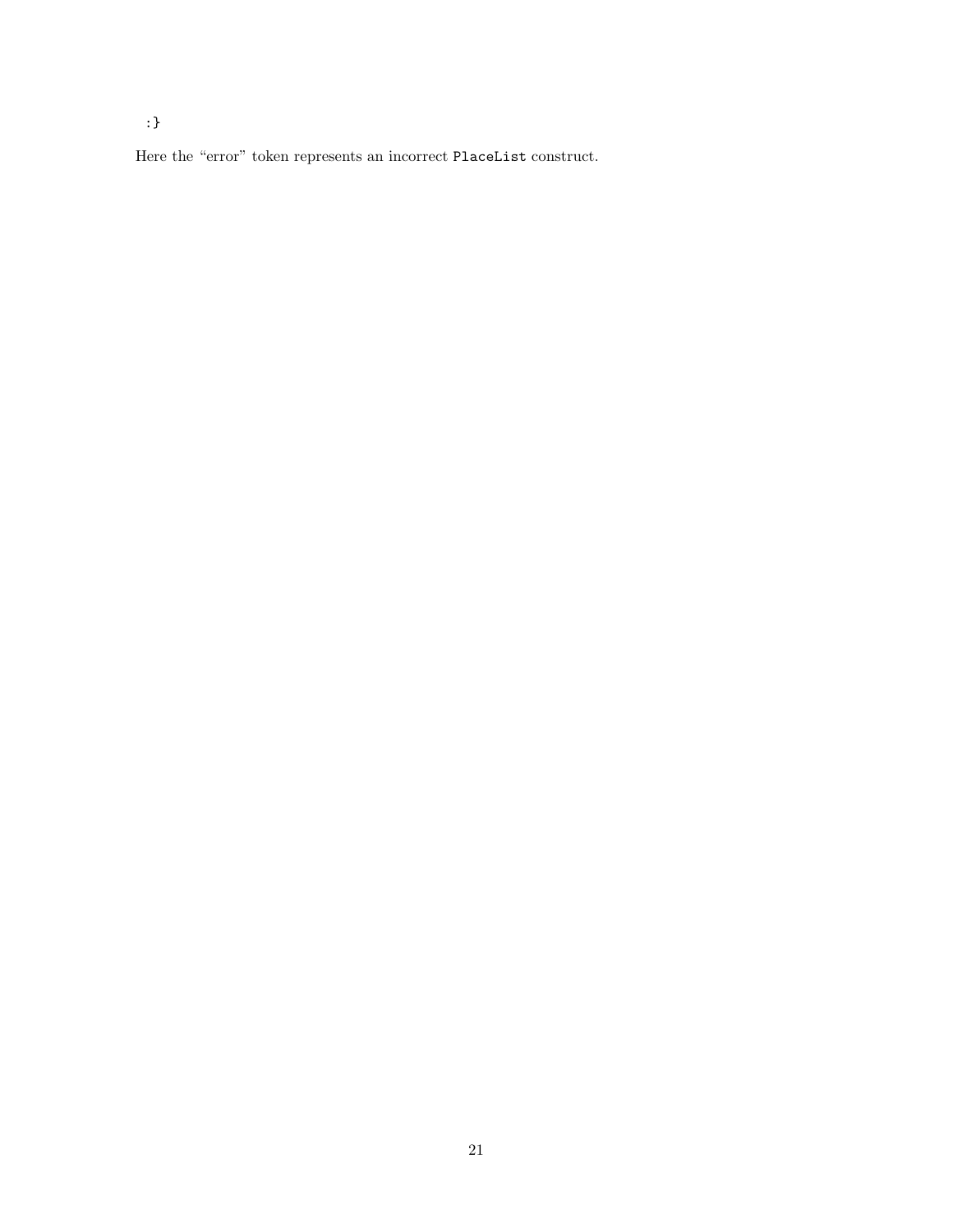# Testing Plan

## 6.1 Goals

No test plan can aspire to catch every bug in a program. It is not the goal of this project to test every possible input to the Pencil compiler. Rather, these tests are designed to lay out a systematic approach to finding inconsistencies in the way data is treated throughout the development cycle. With careful choice of unit tests, regression tests, white box and black box tests, the development process can evolve smoothly. The goal for the tests deployed against the Pencil code is to test smartly–to write enough tests to test thoroughly, but not so many that time is wasted on insignificant coding–and to run these tests at least daily.

### 6.2 Hypothesis

Through the use of a variety of well-planned tests, the stability of Pencil code after any modification can be proven by running a single command. This will make for easy code transitions and confident developers.

### 6.3 Methods

The Pencil group seeks to run tests in parallel with each of three design phases. The tests are cumulative, so that each phase will integrate the tests in all phases previous to it with its tests.

### 6.3.1 Phase I

Phase I of the testing process will correlate with the initial development phase, where the compiler does not work from beginning to end, but the essential components are being built and then gradually linked together.

For this phase, we will use white box testing, so called for its detailed examination of each Java class that is written. We will test each method in each class to ensure that they perform as expected.

### 6.3.2 Phase II

Phase II of the testing process will correlate with the finessing phase of development. At this point, all the major classes have been written and pieced together in their final arrangement.

Tests for this phase will be less minute. We want to ensure that all the blocks of code are correctly interacting. Does the compiler behave as expected on known inputs?

This is the phase where regression tests become important. As inconsistencies are discovered and corrected throughout the code, it is imperative that the flow of data is not affected. With one person modifying another person's code, it is easy to inadvertently break functionality.

Further, as our compiler begins to accept more complete grammars, we do not want to lose functionality on the initial grammars that were parsed correctly.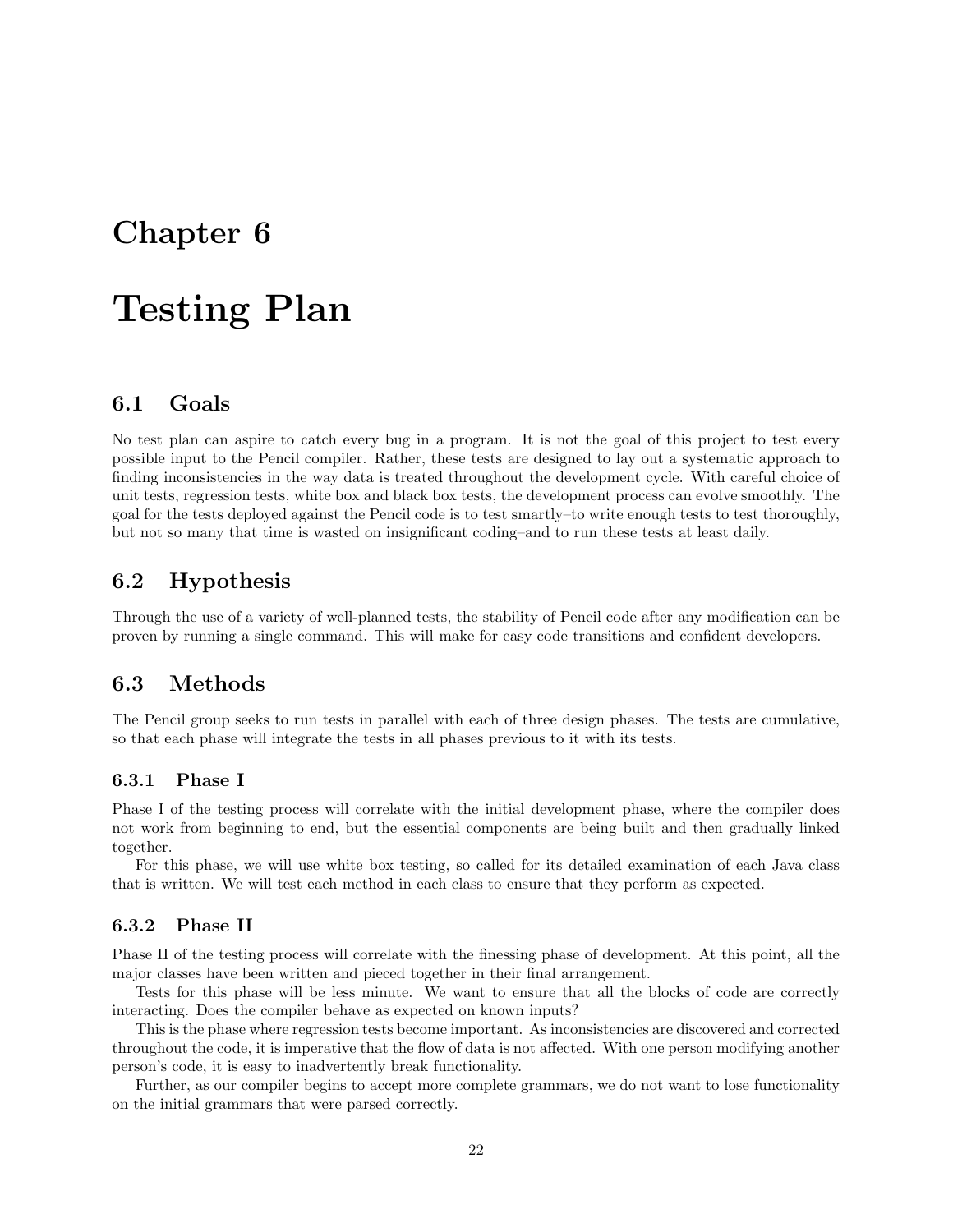### 6.3.3 Phase III

Phase III is the final testing phase, entered when development is finished. By this point, all of the white box tests and regression tests have been passed and the code is ready for production.

Installation tests will be performed to ensure that the users can install the compiler with minimal difficulty. Black box tests will be performed on large Petri nets gathered from real-world examples, to ensure that the compiler performs as expected for varied useful inputs. If necessary, the compiler will be modified as a result of these tests.

### 6.4 Tools

JUnit will be used to structure the Phase I and II tests performed against the Pencil compiler. Perl and shell scripts will be used as necessary.

### 6.5 Implementation

### 6.5.1 Phase I

Phase I seeks to test each method in each class to ensure that it performs as expected. It will not test get() and set() methods except where deemed necessary.

Here is a brief overview of the Pencil classes and the structure that they will fit into:

- 1. Syntax analysis Pencil uses the JFlex Lexer and the CUP parser to generate syntax analysis classes for its code. To test the parser and lexer generated by this code, we will write a test method that submits a variety of grammars to the parser as a regression test. By running correct and incorrect Pencil spec files through the compiler, we will seek to keep parsing consistent through the development process. As more functionality is added, more Pencil spec files will be written and added to this test.
- 2. Director/Builder The director takes the Syntax Tree created by the parser and called Builder methods on it. A test method will be created to perform regression tests on each of the Director and Builder methods.

There are many small object classes written for the Director and the Builder. A series of small tests will be written to test most of these classes as well.

3. Runtime - The outputted code format. Because we are outputting to Java files, it is important that there are no bugs in our runtime code either. A series of test methods will ensure that the Java framework works under different Petri Net inputs.

In order to complete Phase I, a list of each class and its methods must be compiled. The methods must be examined for expected behavior, and test code must be produced to ensure that expected behavior holds true. The tests will be tied together using JUnit and run at least once daily.

### 6.5.2 Phase II

Given a working compiler, does an input .pen file produce expected Java code? Does it do so every day, as changes are performed? For this phase, test methods must be written to test all aspects of the grammar. Care must be taken to overcome the developer's bias and test unexpected input. Equally important is that invalid input is always rejected, regardless of how advanced the error handling implementation is in the code.

In this phase, we begin to write tests that test the flow of data between classes.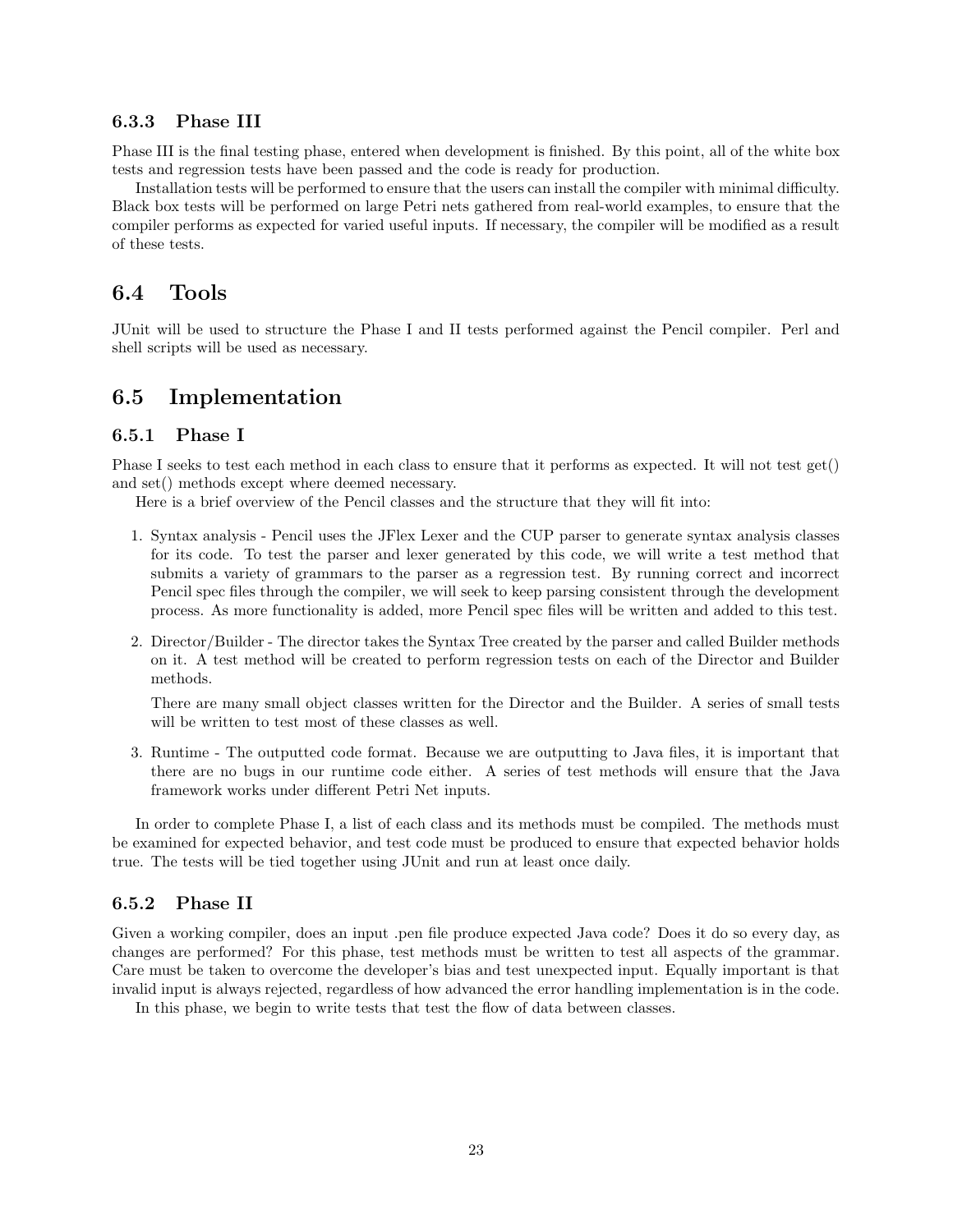### 6.5.3 Phase III

Because time ran short in the developement process, most of the time at the end of the project was spent writing documentation and last-minute code changes. This means that the final testing phase became one of trial and error. The developers made changes and tested them in the most logical fashion. This is not desirable because each programmer has his or her own bias as to how the code should perform, and is programming towards that goal. Independent testing is the only way to ensure reliable code. Given another week, this independent testing of installation on different platforms, and of pencil spec files written by other scientists would have guaranteed that the code was resiliant.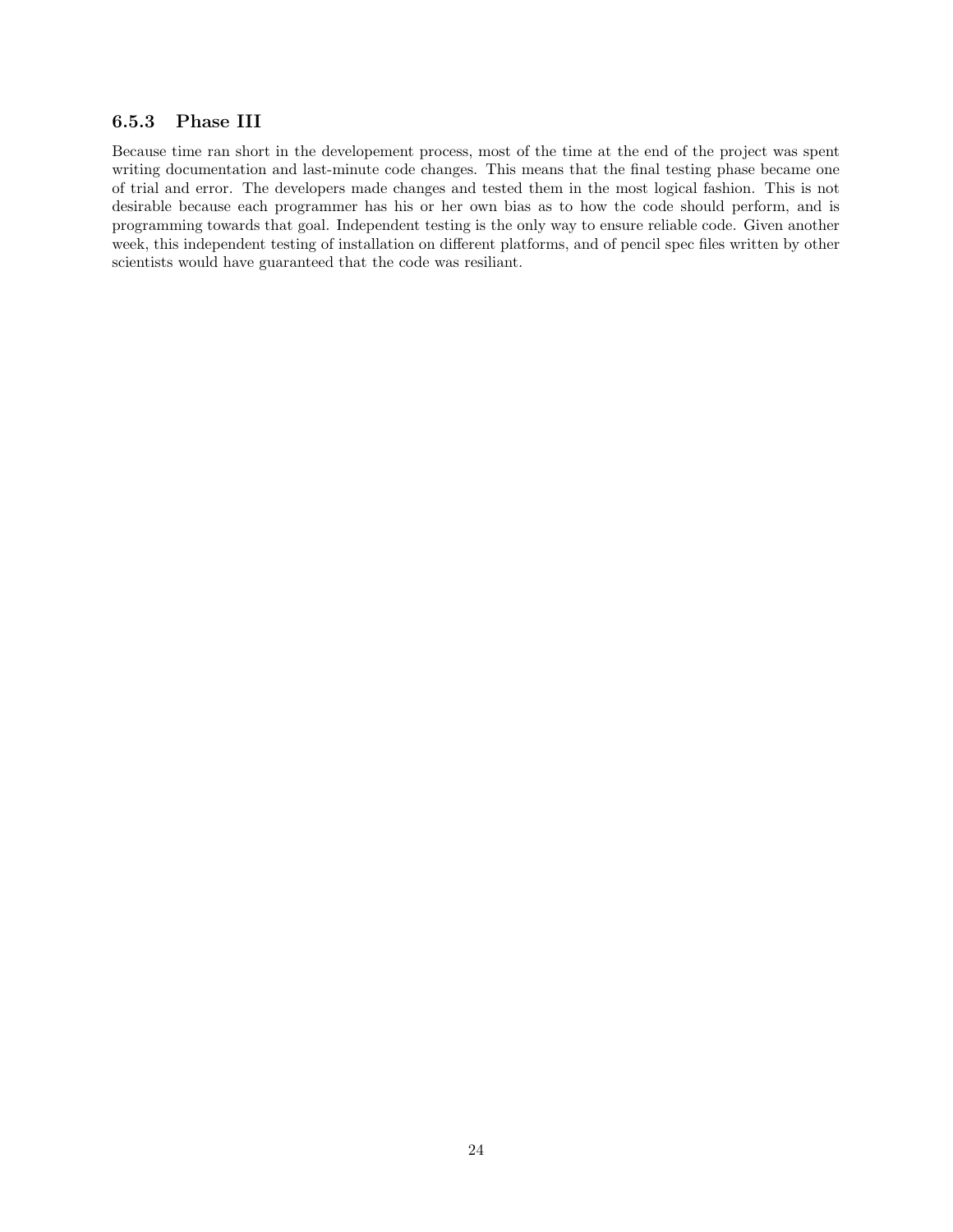# Appendix A

# Pencil Grammar

The following lists all of the grammar productions described in Sections 3.2 and 3.3. The start production is PencilSpecification.

 $ArcWeight \rightarrow '('Integer Expression')'$  $Constant \rightarrow digit+$  $ConstDeclaration \rightarrow 'const'$  Identifer Constant  $Expression \rightarrow (Constant \mid Variable)$  $FiringRule \rightarrow 'fire'$ :' ('immediate' | 'onCall') ';'  $InitialMarking \rightarrow \Leftrightarrow' Interexpression$  $IntegerExpression \rightarrow (Constant | IntegerVariable)$  $IntegerVariable \rightarrow Identity$  $JavaBlock \rightarrow \langle \langle \cdot \rangle \rangle'$   $JavaCode \langle \cdot \rangle \rangle'$  $JavaType \rightarrow boolean$ | byte | char | double | float | int | long | QualifiedIdentifier |  $JavaType$  ('[]')∗  $NetDeclaration \rightarrow 'public'$ ? 'net' Identifier NetParameters? ';'  $NetParameter \rightarrow JavaType Identifier$  $NetParameters \rightarrow '('NetParameter (', 'NetParameter) * '')'$  $Package Declaration \rightarrow package QualifiedIdentifier';'$  $PencilSpecification \rightarrow PackageDeclaration?$ NetDeclaration (PlaceDeclaration | TransitionDeclaration)∗  $Place \rightarrow Identifier$   $Place~Parameters?$  $PlaceArc \rightarrow PlaceName$   $ArcWeight?$  $PlaceAttribute \rightarrow PlaceInputStreampts | PlaceOutputStream$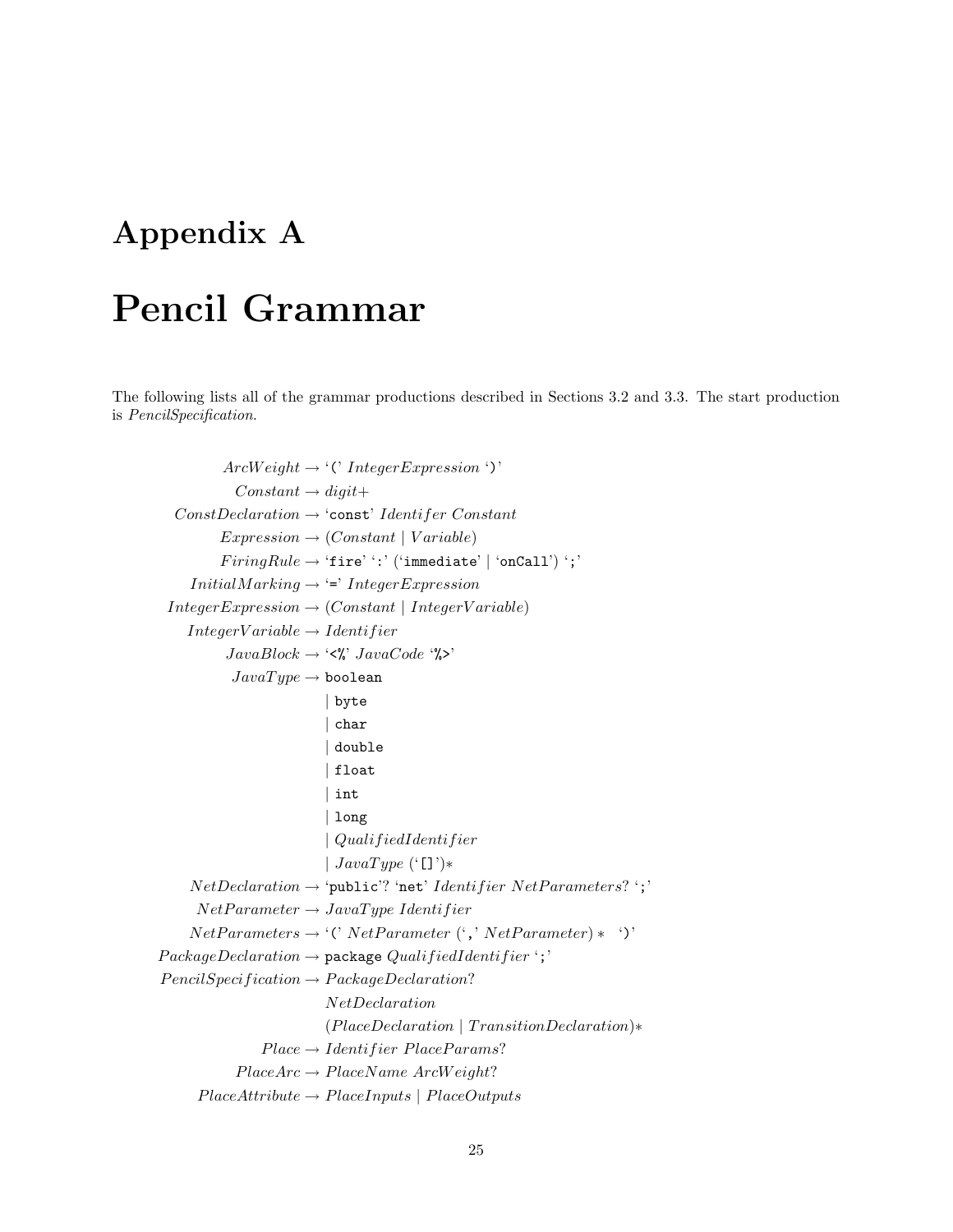```
PlaceDeclaration \rightarrow 'place' Place', Place) * ';'| 'place' Place PlaceDefinition
       PlaceDefinition \rightarrow '{'PlaceAttribute * ''}PlaceInputStream \rightarrow 'in' ':' TransitionList';'
               PlaceList \rightarrow PlaceArc (',' PlaceArc)*
             PlaceName \rightarrow IdentifierPlaceOutputs \rightarrow 'out'':' TransitionList';'PlaceParameters \rightarrow '('InitialMarkup')''(' UpperBound ')'
                               '(' InitialMarking ',' UpperBound ')'
                               '(' UpperBound ',' InitialMarking ')'
   QualifiedIdentifer \rightarrow Identifier ('.' Identifier)*
           ReturnValue \rightarrow '[' 'ret' Expression ']'Transition \rightarrow IdentifierTransformationArc \rightarrow TransitionName ArchistionTransitionAttribute \rightarrow TransitionInputStreamInputStreamOutputStreamOutputStream) | FiringRule
TransformationDeclaration \rightarrow 'transition' Transition';" Transition (',' Transition';"
                               | 'transition' Transition TransitionDefinition
TransitionDefinition \rightarrow ReturnValue? '{' TransitionAttribute + FiringRule? JavaBlock? '}'
     \label{eq:transition} TransitionInputStream \rightarrow `in'':' PlaceList ';'TransitionList \rightarrow TransitionArc (',' TranslationArc)*
      TransitionName \rightarrow IdentityTransformationOutputs \rightarrow 'out'':' PlaceList';'\label{thm:upperBound} UpperBound \rightarrow IntegerExpressionVariable \rightarrow Identity
```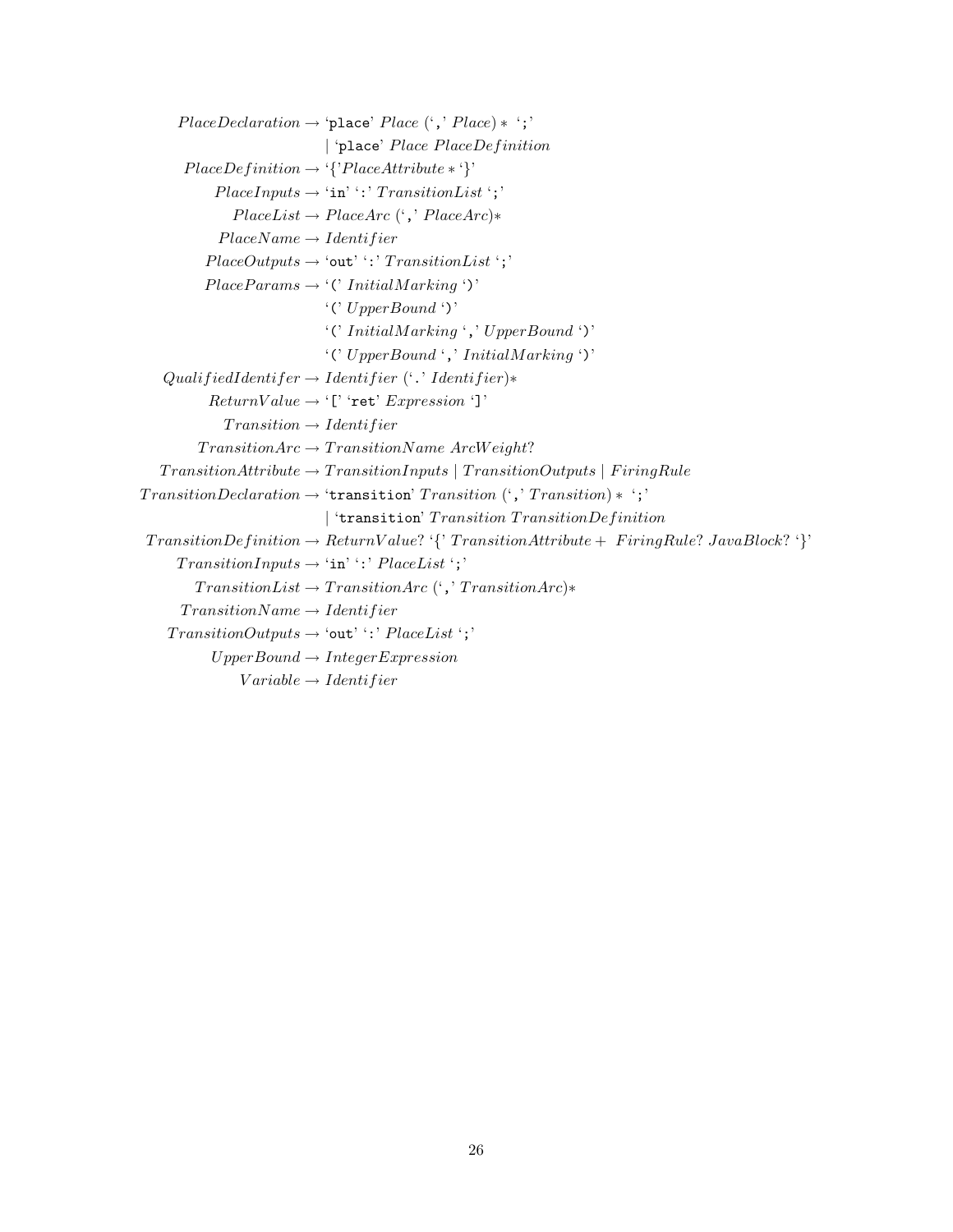# Appendix B

# Code Style Conventions

## B.1 Introduction

The purpose of this document is to provide basic standards for collaborative code development. Programmers can be very sensitive about where they put their curly braces and semi-colons; it is not the goal of this document to put any team member in a straight-jacket with respect to his or her idioms and idiosyncrasies. The guidelines contained herein reflect core best practices in pursuit of making one's code perspicuous and maintainable. Team members should try to follow these guidelines as much as possible in their work.

# B.2 General Principles

Code should be easy to read and sensibly laid out. Blocks should be indented a consistent width. Variables should have names that clearly indicate their purpose. Non-trivial blocks of code should be accompanied by explanatory comments. Java code should follow the accepted Java conventions<sup>1</sup>.

## B.3 Tabs

Code files should not contain hard tab characters. A file with hard tabs may appear fine in your text editor and appear as a convoluted mess in someone else's. This is because editor's are free to define tab stops as they please. All tabs should be converted to spaces when a file is saved. To do this in emacs, use the command '(setq indent-tabs-mode nil)'. In vim, use the command 'set expandtab'. If you do not use emacs or vim, you should check your software documentation, then reconsider your choice of editor.

# B.4 Documentation Comments

Every public method and field of a Java class should be documented with a Javadoc comment<sup>2</sup>. Comments on a method should describe its parameters, its return value and the exceptions it throws. The comment should discuss invalid parameter values, whether the method might return null and when an exception might be thrown. Pre-conditions, post-conditions and method side effects should also be noted.

 $1$ See Code Conventions for the Java Programming Language,  ${\tt http://java.sun.com/docs/codeconv/html/CodeConvTOC.doc.html}$ <sup>2</sup>See How to Write Doc Comments for the Javadoc Tool, http://java.sun.com/j2se/javadoc/writingdoccomments/index.html.